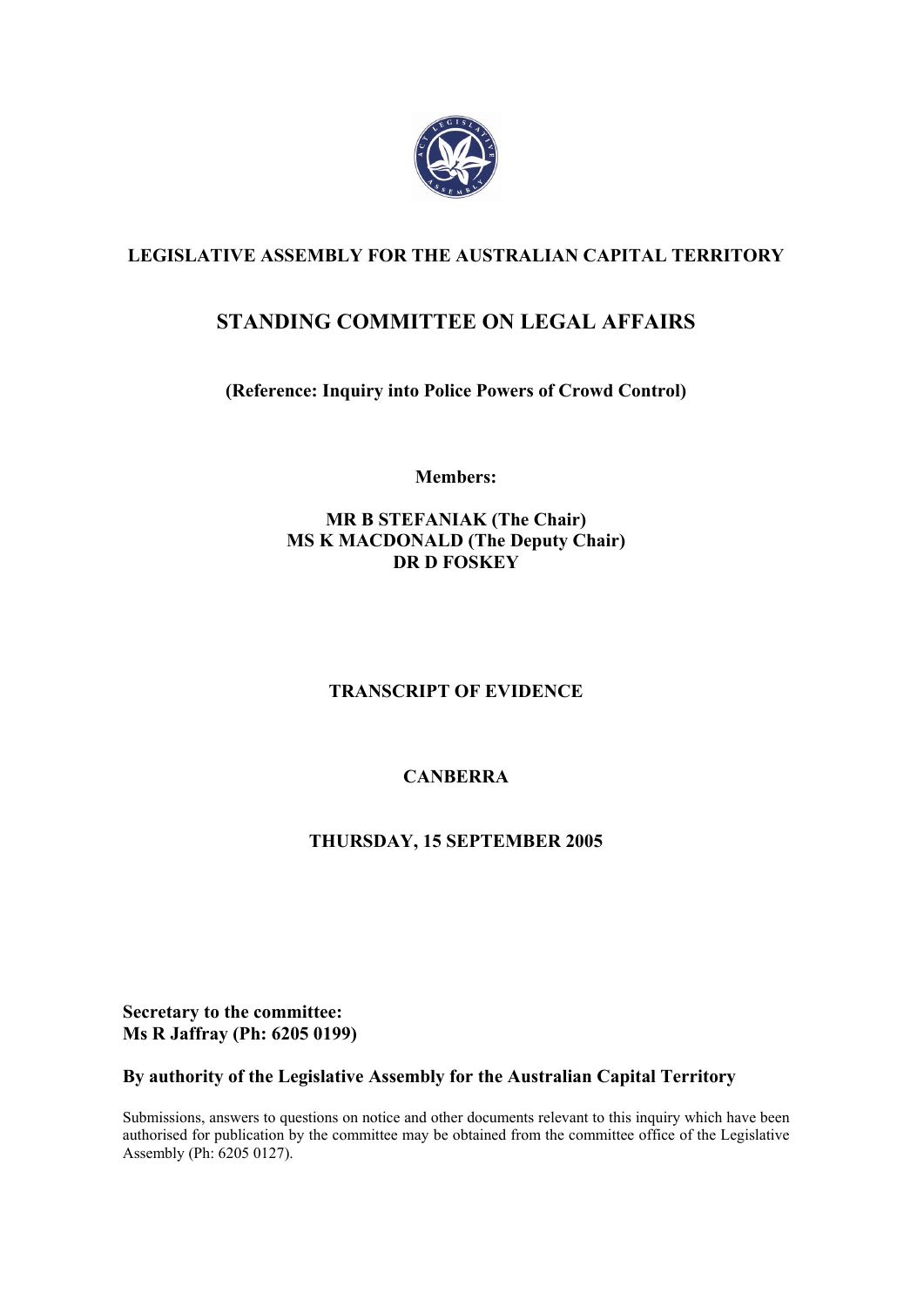## **The hearing commenced at 1.31 pm.**

### **KRISTINE KAY KLUGMAN**,

## **WILLIAM ROWLINGS** and

## **ANTHONY WILLIAMSON**

were called.

**THE CHAIR**: Thank you all for coming. You should understand that these hearings are legal proceedings of the Legislative Assembly, protected by parliamentary privilege. That gives you certain protections but also certain responsibilities. It means that you are protected from certain legal action, such as being sued for defamation, for what you say at this public hearing. I hardly think that is relevant in an inquiry like this, but I have to say that. It also means that you have a responsibility to tell the committee the truth. Giving false or misleading evidence will be treated by the Assembly as a serious matter. Do the three of you clearly understand that?

#### **Mr Rowlings**: Yes.

**THE CHAIR**: Thank you very much; everyone nods. I welcome Civil Liberties Australia here and thank you for making your time available. This is a fairly narrow inquiry, initiated by my colleague Dr Foskey. It is fundamentally an inquiry into police powers of crowd control. There are some specific issues in relation to the use of capsicum sprays, taser guns and the like, specifically in relation to demonstrations. We have spoken to a number of people so far including people in Tasmania—we thought they might have some applicability. We will also be speaking to people in Sydney, to the minister and to further people from the ACT. Is there any comment any of you would like to make just by way of starting?

**Mr Rowlings**: Firstly, let me paint the picture generally and then Anthony will take over specifically on this committee hearing. In general, when you sent out this paper the climate in the community was vastly different from what it is now. I mean the terrorism issue has really risen its head and there have been laws that have come in and have moved the debate more towards giving police increased powers. We would like to really think that this should be a very balanced operation and that we should try to, if possible, take out that emergency situation that is in place now. These laws will in fact be in this territory for an awfully long time and there are other places where that type of legislation, in terms of police powers, is being handled, with already enforced laws and new laws being brought into play. With that background, I'd like to ask Anthony if he'd speak for us to start with.

**Mr Williamson**: It is our view that, in considering any further police powers, or police powers at present, any such consideration should be taken from a standpoint of civil liberties and human rights. We would submit that, if there were to be any increases or changes to police powers in the ACT with regard to crowd controls, they should be done from a position which respects human rights as the foremost consideration, civil rights and political rights—fundamental things such as freedom of speech, freedom of movement and freedom of association. To that end any police powers should be fitted in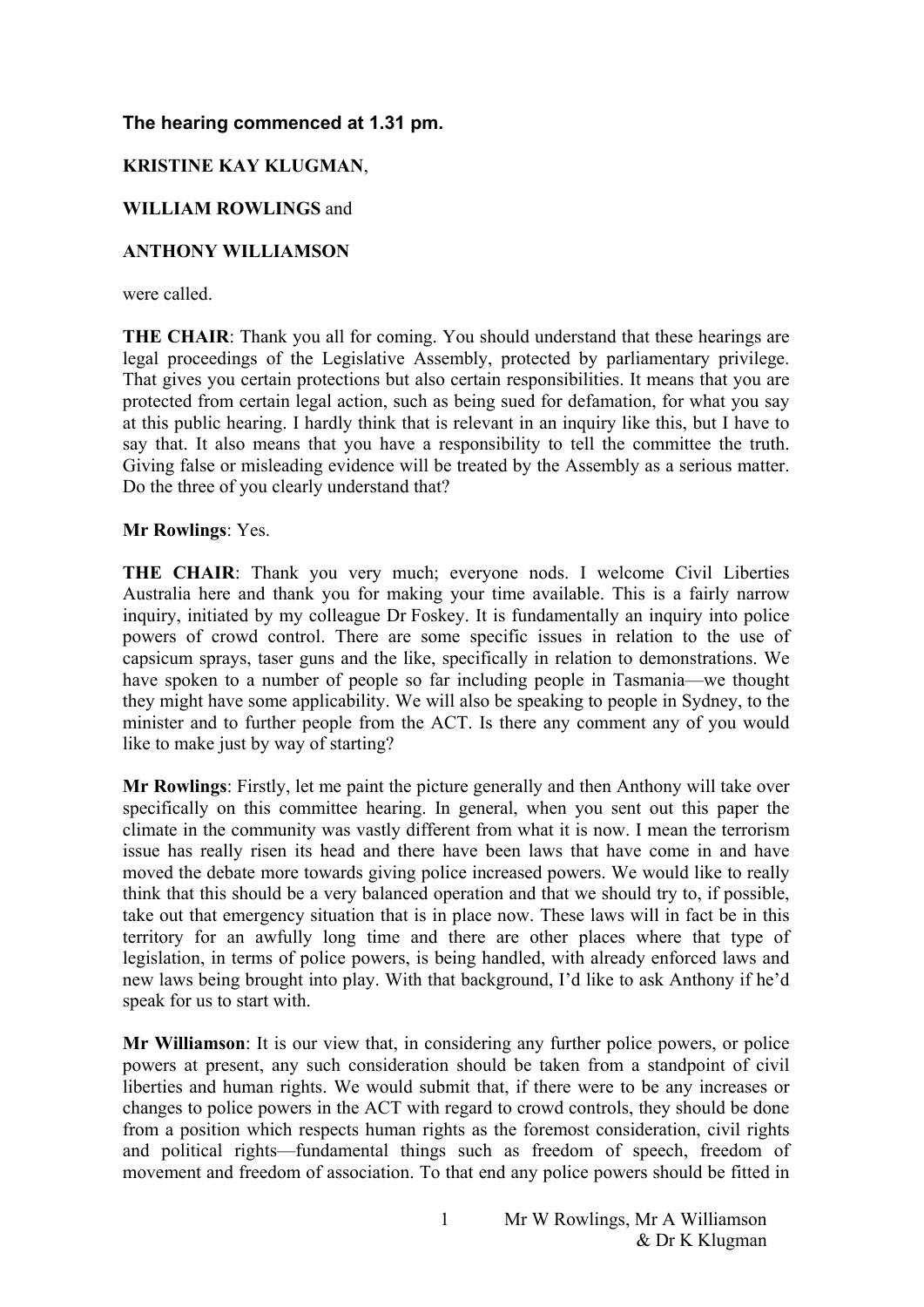around the respect for these civil and political rights; it should not be done from a converse position such that you see what is convenient for the police and then you fit human rights around that. That latter approach would be entirely unacceptable from our point of view.

Just briefly, as the committee is no doubt aware, the police have a number of powers at present, provided for in various pieces of legislation of the territory. Some of those would include the Crimes Act, the Road Transport (Safety and Traffic Management) Act, the Major Events Security Act, the Emergencies Act and also the crime prevention act of 1998. In preparing our submission we were not entirely sure of what matters the committee—

**THE CHAIR**: I appreciate that. That is an oversight by the committee. I think you prepared a very detailed submission. I think the committee is looking at a fundamentally narrow thing. You have the committee's apologies for that, and we thank you for your very detailed submission.

**Mr Rowlings**: Moving on, I take it you have read the submission and that you don't want us to go through it.

**THE CHAIR**: Yes, indeed.

**Mr Rowlings**: There are recommendations in there that we make. Perhaps addressing those would be an interesting way forward.

**DR FOSKEY**: That would be useful; yes.

**THE CHAIR:** That would be helpful, especially if you have any comments on things like the capsicum spray issue, the taser guns and that used in demonstrations. There was an incident in the ACT last year which led to Dr Foskey expressing her concerns. The committee is looking at that. It would be very helpful if you could address those issues as well.

**Mr Rowlings**: In general, while not addressed in this, the issue of tasers and stun-guns is of concern to us. We are actively looking into that and researching the situation. Generally speaking, in the area of stun-guns, capsicum spray, et cetera, we believe that there should be a community advisory body or panel to which the issue is referred. Who might be on that is a separate issue that we could maybe discuss. That body should set up protocols and guidelines for the use of things such as capsicum sprays and tasers, and there should be reports. The police should be required to report on each incidence of the use of them and there should be an annual report in the annual police report to the commissioner for ACT policing.

Those things should be line items and they should be spelt out. Once that body has established the protocols and guidelines for these issues, it should then annually look at what the annual use or misuse, perhaps, of those things has been. They are the direct in-your-face reactions and relations between the community and the police, and it seems to us that it would be right if the community had some representation in dealing with those very sensitive issues. That would be our general approach in that area, although we don't specifically address it in here.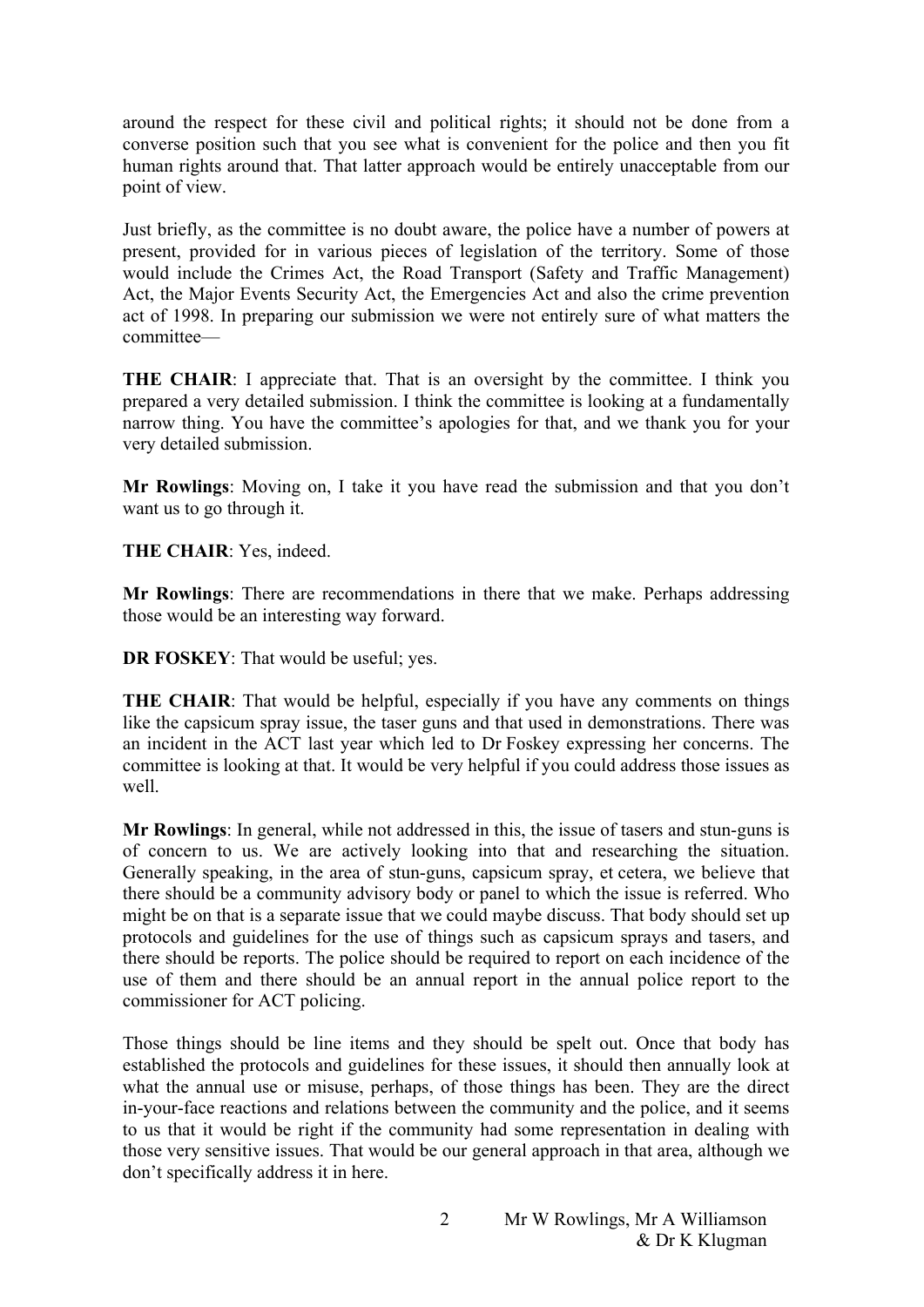**Dr Klugman**: Just one point about tasers. Under freedom of information we got some information which was highly sort of censored and not terribly satisfactory from our point of view. It seems that, with the trials on the so-called stun-guns, the reporting certainly was extremely lax, extremely sloppy. It seems as if the police in this case had lifted great sections from the manufacturer's guide to the use of this weapon.

Very strong concerns have been expressed in the US with repercussions from the use of these particular weapons. It seems to us that the trials were not properly conducted, not properly evaluated. There are very great medical concerns on this and the long-term effects. None of these things were addressed in the so-called trial. It wasn't clear whether this was being trialled for the ACT, for the AFP or whether it was Australia-wide. In short, those trials seemed to be extremely sloppy, ill-conceived and badly done.

**Mr Rowlings**: For example it appears as if—although we can't get the full papers almost certainly there were no medical people present at any trials done of those stun-guns in Australia, so far as we are aware. The reports simply report police personnel being present. Certainly there was no rigorous medical inquiry here. It seems as if only the manufacturer's figures were taken, which is a fairly dangerous way to go I think in introducing new technology of that nature.

**DR FOSKEY**: Could I ask whether you would be able to supply the committee with a copy.

**Dr Klugman**: Such as it is, certainly.

**Mr Rowlings**: It would take us some weeks to get something robust together but we have been looking at this for quite some time.

**Mr Williamson**: We could probably provide you with the FOI disclosures we have received to date.

**THE CHAIR**: That would be helpful.

**Dr Klugman**: Certainly our summary points and our conclusions on those trials, as we say, are pretty critical.

**Mr Rowlings**: And the things that alarm us in what we have read of those, too, to make it easier for you in finding your way through it.

**Dr Klugman**: Perhaps working through the recommendations.

**Mr Rowlings**: In the first one we ask the committee to recognise that there are sufficient laws presently in place to regulate the behaviour of people attending protests. We think there is probably quite enough now; that we don't really need any greater laws in relation to that. The detailed argument is in this paper, if you wish to go into it.

**DR FOSKEY**: However, we haven't seen any standing orders, protocols or guidelines around the use of some of the crowd control methods. Are you aware that any exist?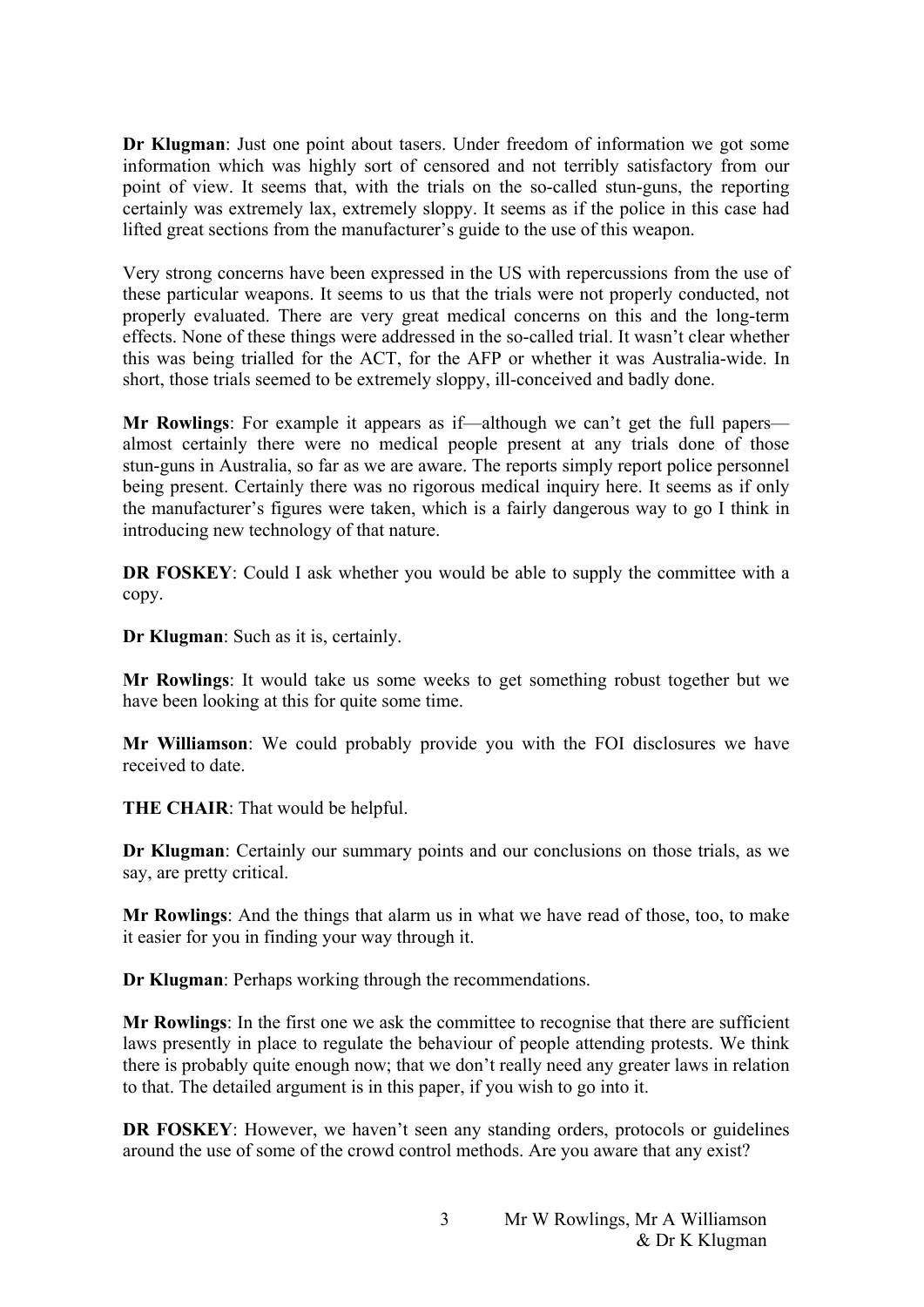**Mr Williamson**: They do. They are in a document held by the federal AFP. Given the nature of policing in the ACT, you have the federal police providing policing services in the ACT by way of a police purchasing agreement. Those orders are contained in a document held by the federal AFP called *Commissioner's Order No 3*. We have a copy of that, but not with us here.

**THE CHAIR**: In terms of crowd control, demonstrations or whatever in the ACT in recent times, are there any issues you are aware of that have come out of that which cause you concern?

**Mr Rowlings**: There aren't any specific incidences we can refer to, if that is what you are asking.

#### **THE CHAIR**: Yes.

**Mr Rowlings**: No. Ours is more a paper that reflects on the philosophy of the issue rather than on the instances of it. We don't think it is a big issue, and that is what our paper reflects. In general terms the law is adequate, and we were unaware of where you were coming from. We were sort of saying, "Well, hang on; just step back a bit there." We don't think there is any need for any more. That is in general where we're coming from. You don't know what the climate is when these things arise. I mean things have moved to the right—if I may use it that way—a fair bit since this arose. That was the first recommendation.

The next one is in terms of the Major Events Security Act. We are a bit concerned about police powers to search in that area. It should be spelt out that those powers to search and this is quite clearly a crowd control issue—should only apply to events in relation to that major event. If the power about security is in relation to a major event, the search provision should only apply to that event. We use an example. If you were going to the football and taking in a hand grenade, obviously the police should search and get rid of that hand grenade. But if they searched your bag and found that you had a little bit of marijuana in it for later use, or something of that nature, they should not be allowed to take that away. We think the act should clearly specify that and should limit the amount of search provisions to what is relevant to that search. At the moment it simply gives police the power to search.

**Mr Williamson**: Further to that, as you would probably be aware, in order for the police to search an ordinary citizen under normal circumstances, they would need to arrest them and have reasonable cause. The Major Events Security Act 2000 suspends that provision. They have discretion to search people without needing to exhibit reasonable cause or placing them under arrest. The act applies to major events that are declared to be a major event by the minister, but it is not to include protests. So for things like sporting games, concerts and what not, the minister may make a declaration, in which case this act applies.

The act was introduced in 2000, so we would suspect it was introduced to coincide with the Olympic Games to give increased security, which we can understand. But you have to remember the purpose of giving what is prima facie a very intrusive power to the police to search people without any reasonable cause, and that is to provide security at the event. We would submit for example that, if you had a person coming through that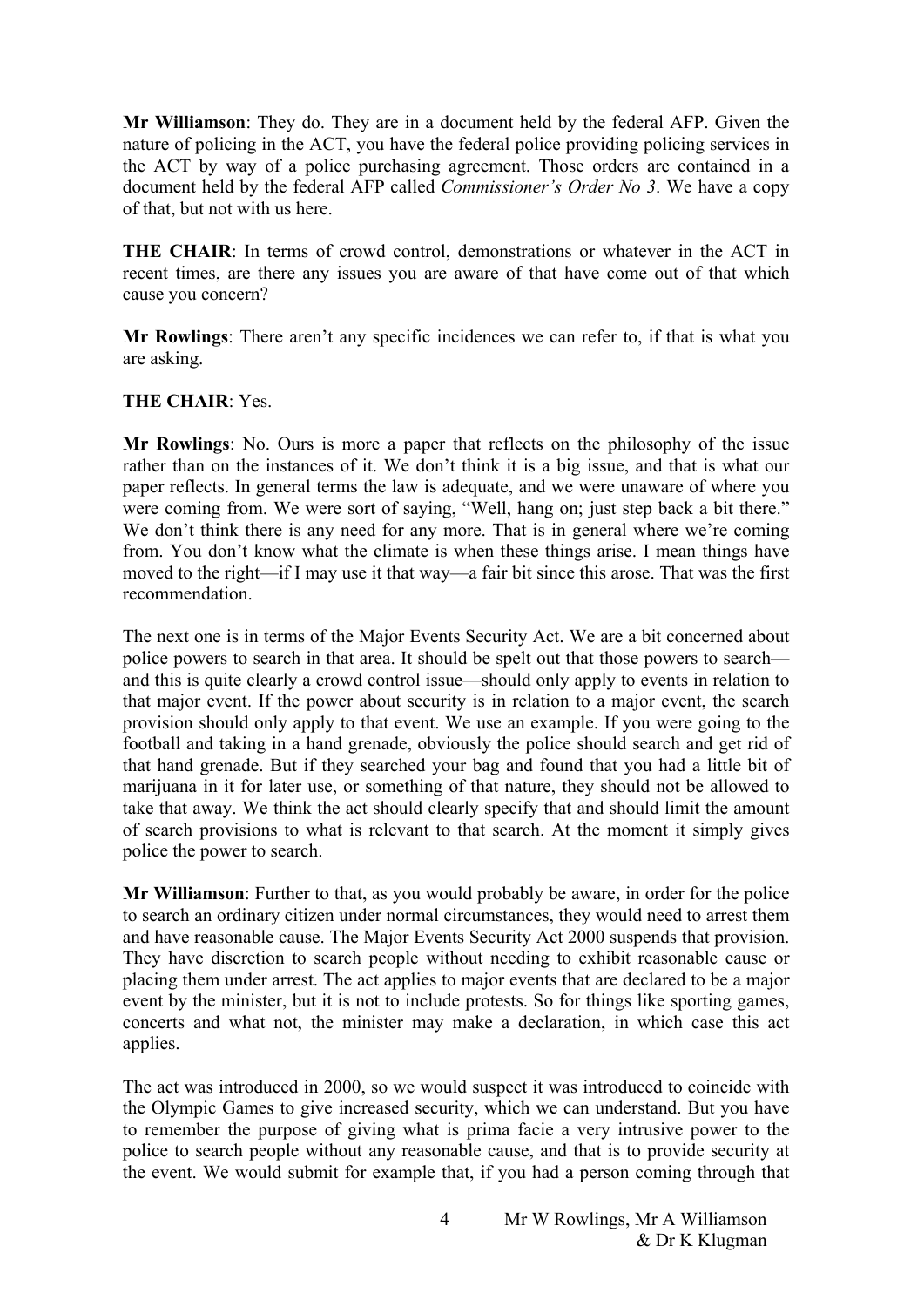was known to the police perhaps for drug offences, for them to conduct a search for the purpose of seeing if they have any drug-related material or paraphernalia on them is not consistent with the purpose of the act because that is not providing security at the event. If they were to exercise the power in this act for that purpose, they would essentially have a back door to circumvent the normal powers of police searches, which requires reasonable cause.

We would accept that there is a need for security reasons and security reasons alone to search people at these events, but if searches are conducted for any purpose other than the security reason—ie other criminal offences—they should not be permitted to take place. If they were to exercise this power for another purpose, we would like to see a provision in the act that would prevent any evidence being admissible in a proceeding against that person.

**THE CHAIR:** Have you got any evidence that the power has been used in that way?

**Mr Williamson**: No, we don't. It is just available there; that could be done.

**Dr Klugman**: The potential is there.

**THE CHAIR:** Say someone were caught with two kilograms, or a kilogram, of heroin on them, and they were searched going into Bruce Stadium. I think that is what the power is for—for a major event when there is some danger of rowdy elements there perhaps. Let us just say there was a bit of history in the particular sport of maybe violence and there were a lot of people there and the police were fearful of that. It would be reasonable to search to make sure people did not have implements in their bags—and someone was found with a kilo of heroin.

**MS MacDONALD**: That is rather a lot of heroin, isn't it?

**THE CHAIR**: Yes, but what I am saying—

**Mr Rowlings**: That is a perfect example. We would say that if that were to be used as a weapon, it is a danger, but if it is for their own consumption, it is nothing to do with search at that event. The event is the issue.

**THE CHAIR:** I am not saying it is. As my colleague says, it is an awful lot of heroin. That would be a major drug bust in any other situation. Surely you would be splitting hairs if perhaps that—

**Dr Klugman**: No, because it is security at the event, not what the individual has in their possession, which is unrelated to security.

**MS MacDONALD**: What about this instance, however—and I am just playing devil's advocate here. Couldn't you say that a person who is going into a public facility for an event of such nature should be aware—say, "Participant beware, you may very well be searched."? I accept that the police have the power to search their bag for weapons and that that is what the police have been given the power to do but, surely, the person has behaved in a rather stupid or reckless fashion, I would suggest, to carry a small amount of heroin for their own personal use rather than two kilos.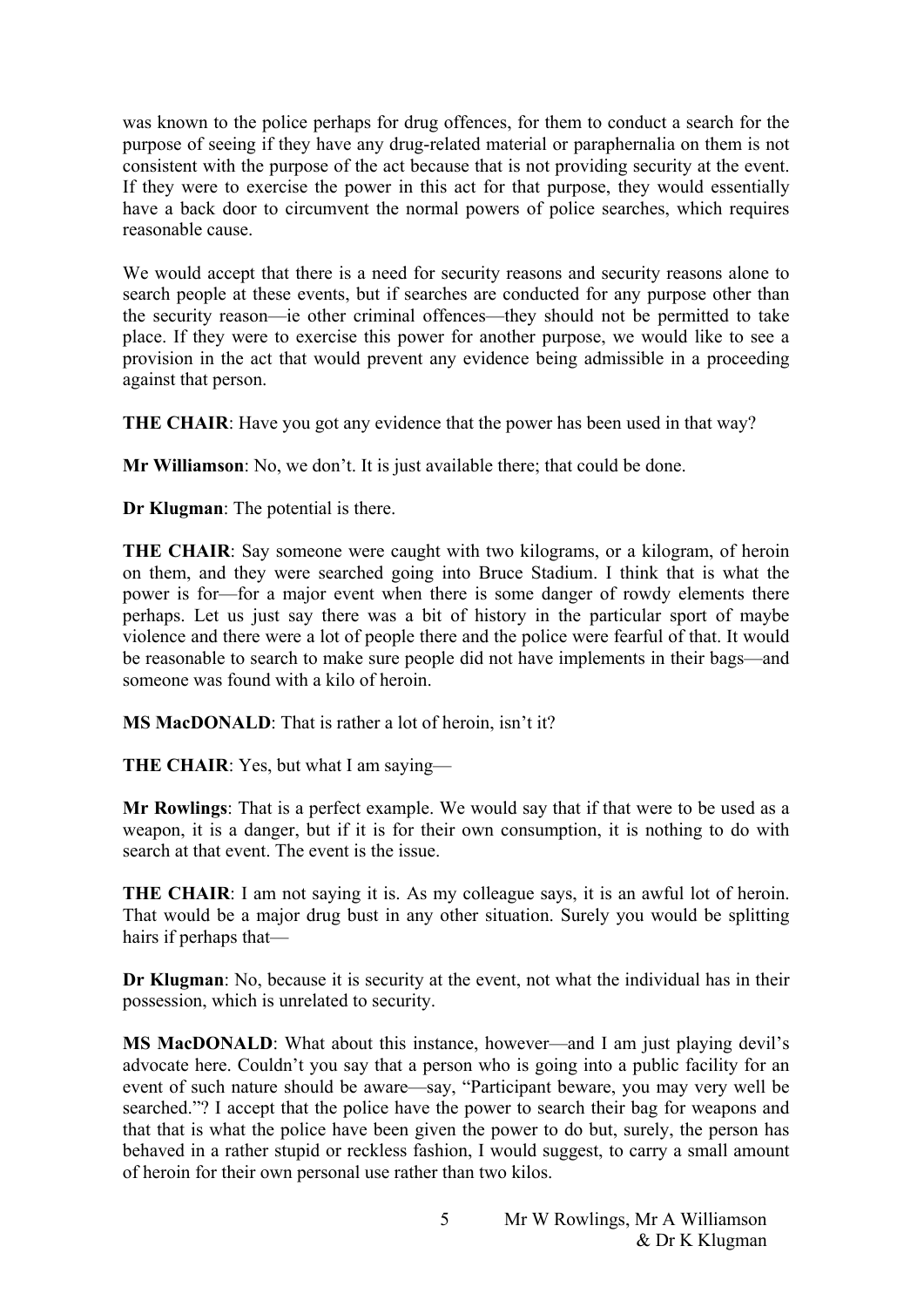**THE CHAIR**: I've dropped it down to half a kilo, Karen.

**Mr Rowlings**: Obviously not. The answer is that they are different issues. This act is set up to ensure security at events, and we think that is where it should remain. If you were dealing with that, that is entirely legitimate but if, in dealing with that, some other issue comes up, the police shouldn't be allowed to have additional powers because this has come up by chance at this event. The searching relates only to security, not to charging people for other offences. That is what we are suggesting should be the case.

**MS MacDONALD**: However, even if we take it down to the dropped down amount of half a kilo, it is still a large amount and would, in any other circumstance, be considered to be a very large drug bust. The person is acting illegally: why should they be afforded a protection? They may very well be going to watch the match but they are also most probably going to try and on-sell heroin.

**Mr Rowlings**: There are other laws that relate to the drug issues. This law relates only to the security issue. What we are suggesting is that it should only relate to the security issue, that it shouldn't be allowed to be a catch-all. It is a danger to give anybody a power that is so sweeping. In this case anything that is found in somebody's possession could be used against them for any circumstance whatsoever, totally unrelated to this act.

**MS MacDONALD**: Referring to this incidence again, should they be afforded a protection? Should they not be able to be prosecuted on the basis that the police did not have the right to search for those particular drugs?

**Mr Rowlings**: Yes, that is what we're saying. In normal circumstances, if that person is walking down the street carrying a bag, police can't search them unless they have reasonable grounds to suspect something. What this does is lower that standard dramatically because it allows police to search without reasonable suspicion. Having lowered it there, this other law is now compromised. What we are saying is that this is a security events issue. It is called that, so it should apply to that. If a police person found something that was not a security issue but related to other offences they should not be allowed to prosecute under that act. In reality they would probably do something else after the event, or watch the people; other things might apply as to how they act. But they shouldn't be allowed to search on security grounds and then action something under different laws where the suspicion would have been far different. That's what we are saying; that's exactly the point.

**THE CHAIR:** But what if it is clearly illegal? I mean, we are probably talking very academically here because I don't think there has been an issue with this act.

**Mr Rowlings**: You'd have to be a fairly stupid druggie to cart something like that in.

**THE CHAIR:** I'd imagine things like that happen. You might be able to assist me here. For example, police have a warrant to search, say, someone's car for drugs and, in executing that warrant, as well as finding drugs they find two illegal firearms which may not be covered in the warrant if it is specifically a tip-off on drugs. I am just wondering whether, in those circumstances, they would be able to be charged for the drugs as well as having unlicensed firearms or whatever as well. I am not sure. That may not be the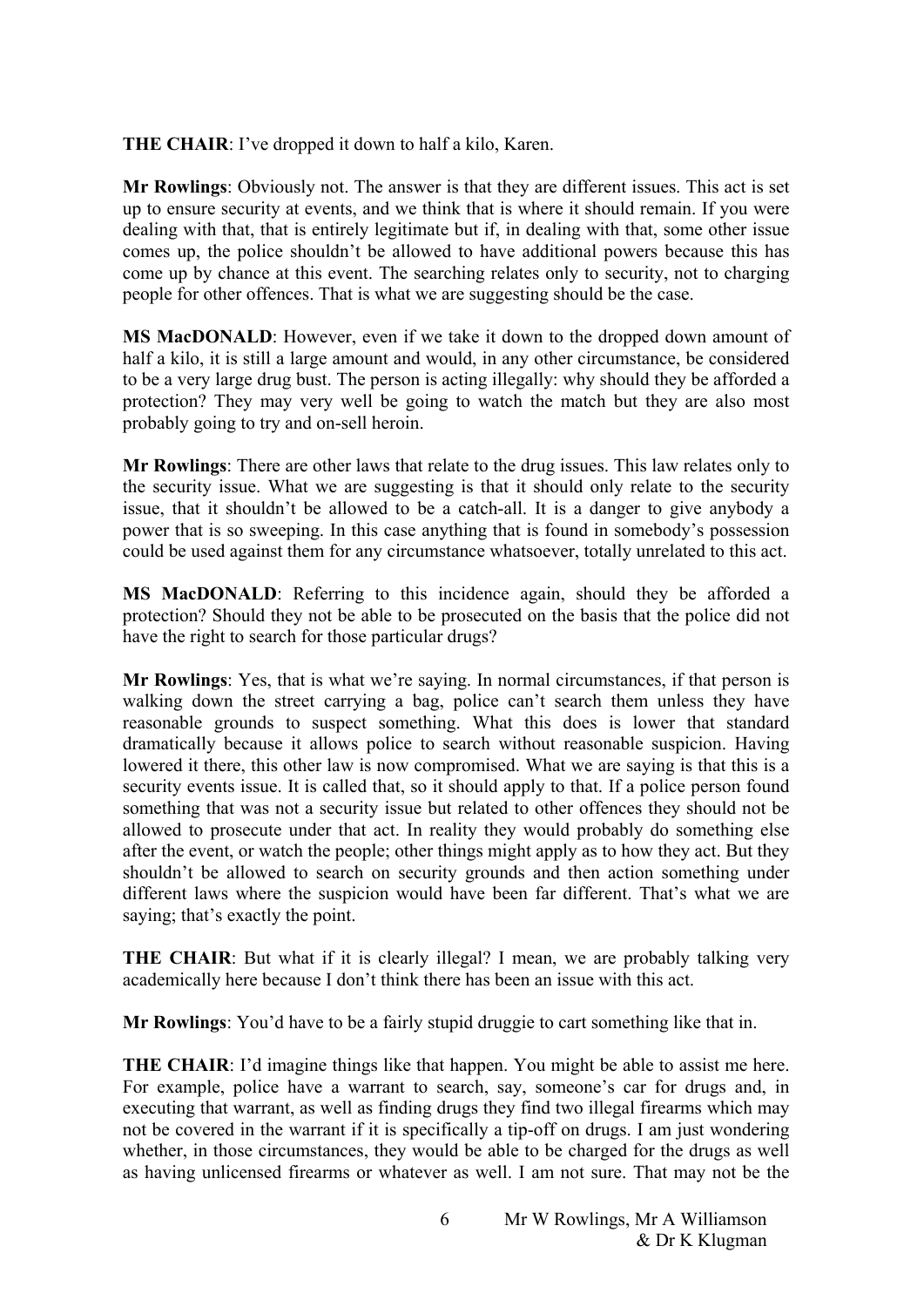case.

**Mr Rowlings**: That leads us into a very difficult area, I think, about admissibility of evidence, which is another issue we are working on. As far as I know, it is at the magistrate's or judge's discretion in that case.

**THE CHAIR:** Thank you for that. That is probably correct.

**Mr Rowlings**: That is a very grey area on which we are also working.

**THE CHAIR:** Yes, okay. I suppose, at any rate, we are talking fairly academically. Is there anything else you want to say in relation to major events?

**Dr Klugman**: Just really for this act, if it is targeted at security then it should be security and should not be used for other purposes. That summarises our position.

**Mr Rowlings**: The next recommendation relates to that. It says on page 13, I think it is, that the grounds under which the police may eject a person from a major event are excessively wide and onerous, and there should be limitations placed on that power. What we are really saying, I think in general terms, is that that act was brought in for the Olympics, when a very special situation applied, and now there is no real need to keep it up in such a stringent, onerous way. It was, and should be, confined to special events only, and not extended beyond that. That is in general what our position is.

**Mr Williamson**: Section 13 of that act provides that the police may eject a person from the major event for a breach of any territory law. It is pretty clear what the act says. If you litter, you have broken a territory law and they have the power to kick you out. We certainly have no objection to people making trouble at such events being evicted, if the circumstances are such as to warrant that. But as to the power to eject them for anything, any breach of any territory law—I will not say they are trivial, but laws in the territory range greatly in terms of severity and what not. For example, where someone offends against the littering ordinance, I don't think that in and of itself should be sufficient to give them the power to evict them. It is just a minor point in the act but it is something that we came up with. It is certainly open to abuse.

**THE CHAIR:** Again, there are no incidents you can point to which are causing concern?

**Mr Williamson**: No.

**Mr Rowlings**: No. There are none that we are aware of. Moving on to recommendation 15—that the crime prevention powers act be amended so the powers of the police are consistent with the recommendation of the ACT law reform committee's report into street offences—this relates to police only being able to move somebody on, one to the other, not in general.

**THE CHAIR:** What if you have a situation where you have two groups of youths shaping up for a fight? It is pretty difficult, if you have 20 on one side and 30 on the other, to do individual directions.

**Mr Rowlings**: You move one side on and leave the others there. Our argument is that if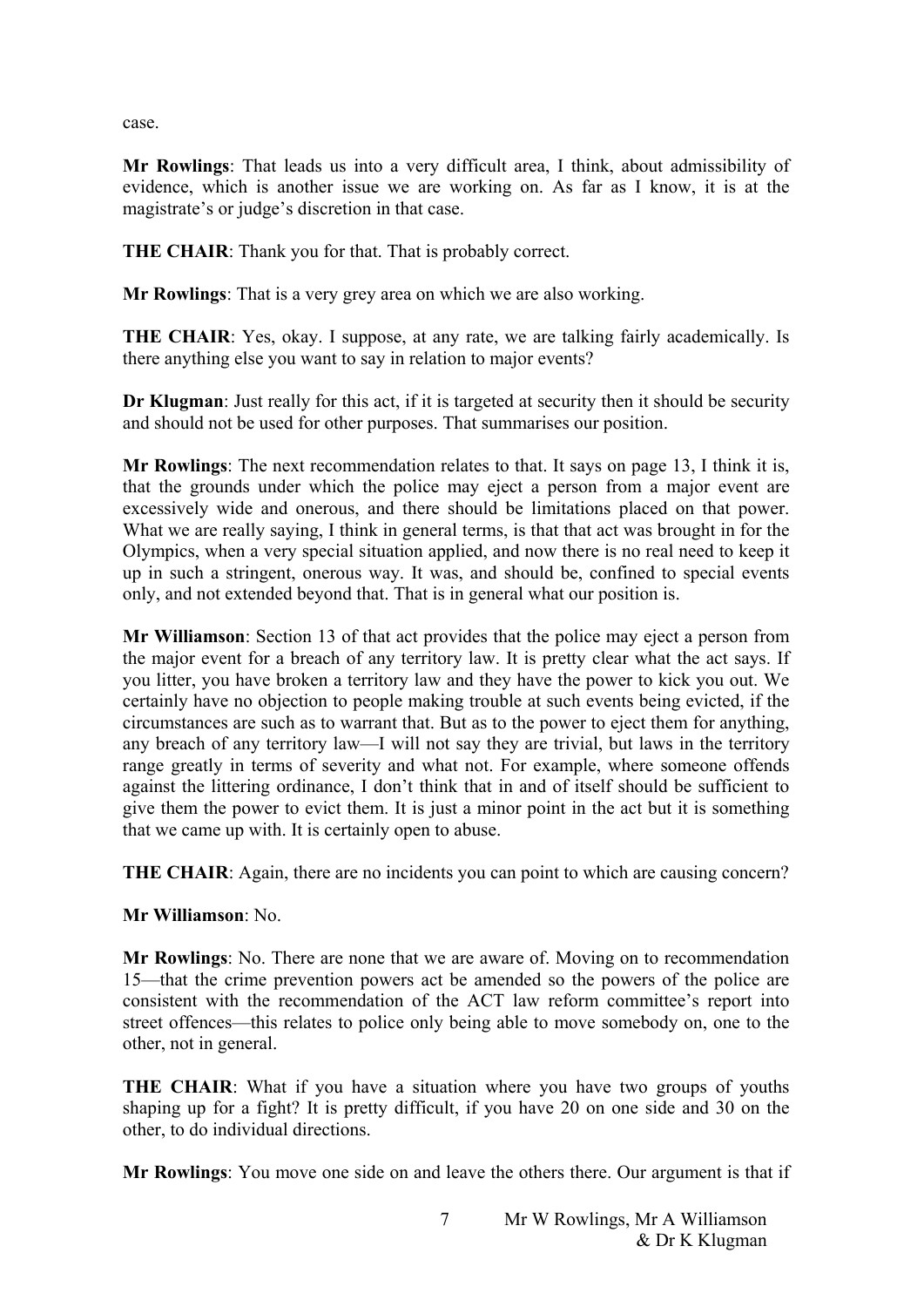you have one on one or 20 on 20, then once you move one half of it the others don't have to move.

**Mr Williamson**: The point the Law Reform Commission made is that, when giving a direction, the direction should be made by reference to the other people you are trying to separate them from. So if person A and person B are having an altercation the police will give direction to person A, for example, that "You are not to go within so far of person B." That was not what was put into the legislation when it was enacted, it was just that the police would give a direction relating to a certain geographical location: "You are not to come back to Garema Place for six hours." We would submit that that is silly. If there was a problem and one group leaves, the other party now can't go back to Garema Place for six hours. But if the police had said, "You can't go within  $\bar{X}$  metres of this other group" and the other group leaves, then the problem is fixed and they should be allowed back into Garema Place, for example.

**THE CHAIR:** If both groups are being difficult, then there are probably other passersby in the area. I can see the logic there. I think the whole idea of the power is to stop people actually getting themselves into trouble, so they don't end up in court with a record for a more serious offence—and basically they would keep the peace, type of thing, too.

**Mr Rowlings**: One of the issues with that is in our next recommendation. We can't talk about this because we don't know how often it happens. We are suggesting that the police be asked to record and report on the number of times they use that provision, which doesn't seem to be a terribly difficult thing to do. You can punch into a computer at the end of the year that you called out, "Move on!"—or whatever the code is.

**THE CHAIR**: They used to be. I am fairly well aware of the power. I recall that, when it first went in, it was the subject of a committee report. I sat on that committee. There was a compromise with your recommendation which got them to keep statistics—I can't remember if it was for one or two years. They certainly did that, and everyone seemed comfortable with that. I seem to recall that it was very labour intensive, so the Assembly disregarded the need for that. I am going back about 10 or 12 years.

**Mr Rowlings**: I think the computers now should be able to do that.

**THE CHAIR**: Basically that has not occurred since. I am not too sure how often it is used. Have you heard any concerns about the use of the power in the last, say, five years?

**Mr Rowlings**: No. We really want to get to the next one. We have concerns about this and we have direct examples of it.

**THE CHAIR**: Yes, sorry. Okay.

**Mr Rowlings**: The last recommendation is that the Emergencies Act 2004 should be amended to make it consistent with the Victorian model for evacuations and provide that a person may not be forcibly moved on or evacuated from any land, building or premise where that person has a pecuniary interest in that land, or goods and valuables thereon. This of course relates to bushfires and police powers under bushfires. It is a major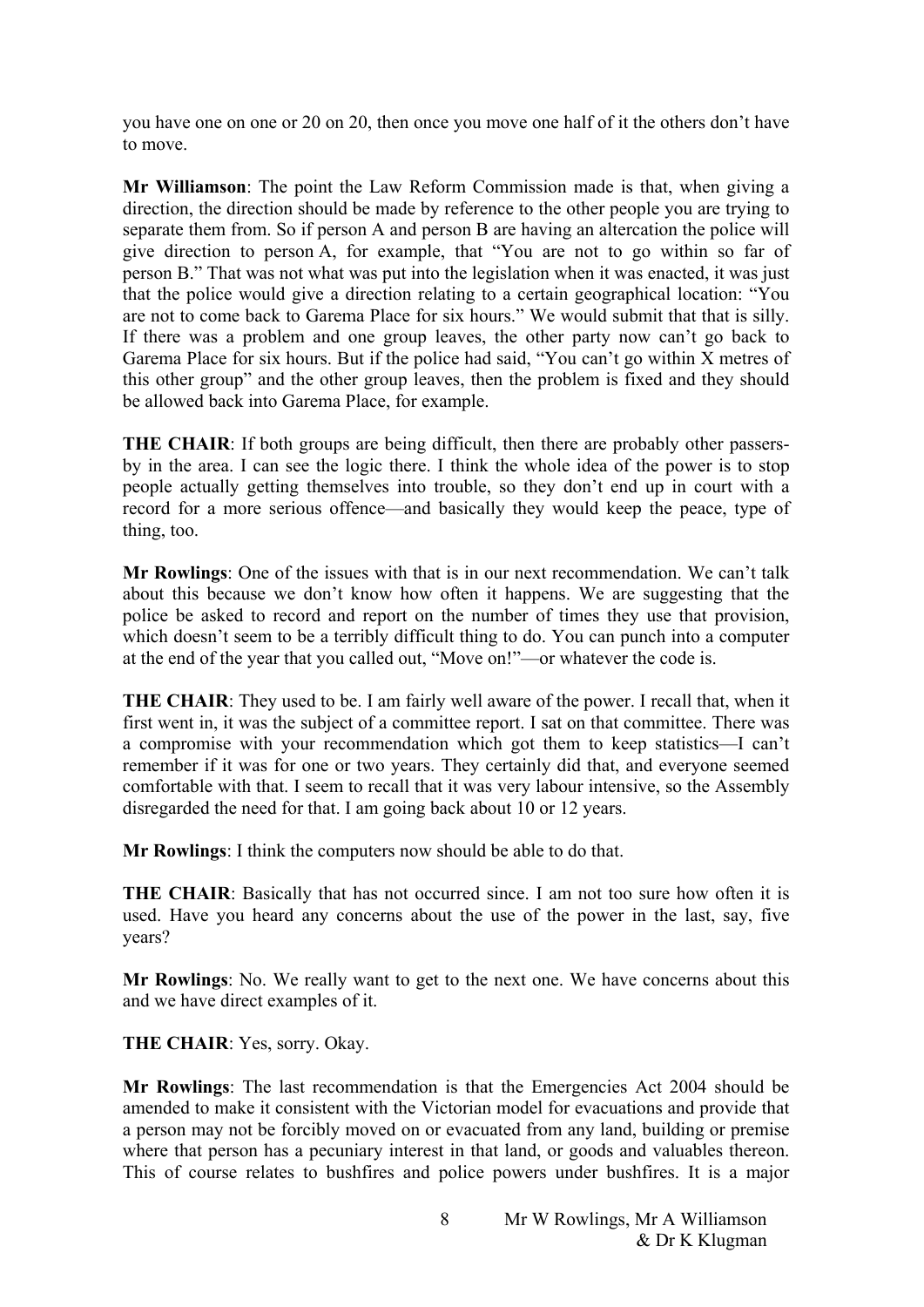concern of ours that this has not yet been clarified in territory legislation or in the rules and procedures of operations of the bushfire brigades and the police.

During the last major bushfire problem that we had a couple of years ago this was a huge difficulty, and it has not yet been resolved. We think that the right authorities in this instance are the fire authorities and that the police, who are not experts in fire behaviour, should not have the power to remove people if people choose to stay there of their own free will. This is something that we really think is a major issue that needs addressing before this fire season.

**DR FOSKEY**: That is a good point.

**THE CHAIR**: How would you see that? That is an interesting point, and you are right: there was a lot of controversy about that in the January 2003 fires. This is difficult because it is a life and death issue, but I see your point.

**Dr Klugman**: It is a problem of control and who is in charge. We would contend that, in this case, the fire officers have a much better understanding of fire behaviour than do police officers. In our view the fire officers' recommendation should be paramount but, if people want to stay and fight the fire on their own property, they should be allowed to do so.

**Mr Rowlings**: There are two issues there.

**MS MacDONALD**: So you are saying that move-on powers should not be allowed in any circumstance?

**Mr Rowlings**: We wouldn't express it that way but that is the effect of it, yes. The police would not be able to order people to evacuate their own homes.

**THE CHAIR**: Police evacuation powers.

**MS MacDONALD**: That is what I mean—evacuations in the event of a fire. So people who want to stay behind and fight the fires can do so.

**Mr Rowlings**: At the moment people are committing an offence if they stay and fight for their own home.

**Mr Williamson**: Contrary to the commissioner's directive.

**THE CHAIR:** Is that in the new Emergencies Act?

**Mr Williamson**: No. The new Emergencies Act did not adopt the Victorian approach. There are a number of bodies. The Australasian Firefighters Association recommends that people be allowed to stay and fight fire on their own properties and the McLeod report recommends that they be allowed to stay and protect their own property. The Victorian legislation for the country fire authority provides that people are not to be forcibly evacuated from their own premises.

I can speak to this with personal experience because I have been a firefighter for about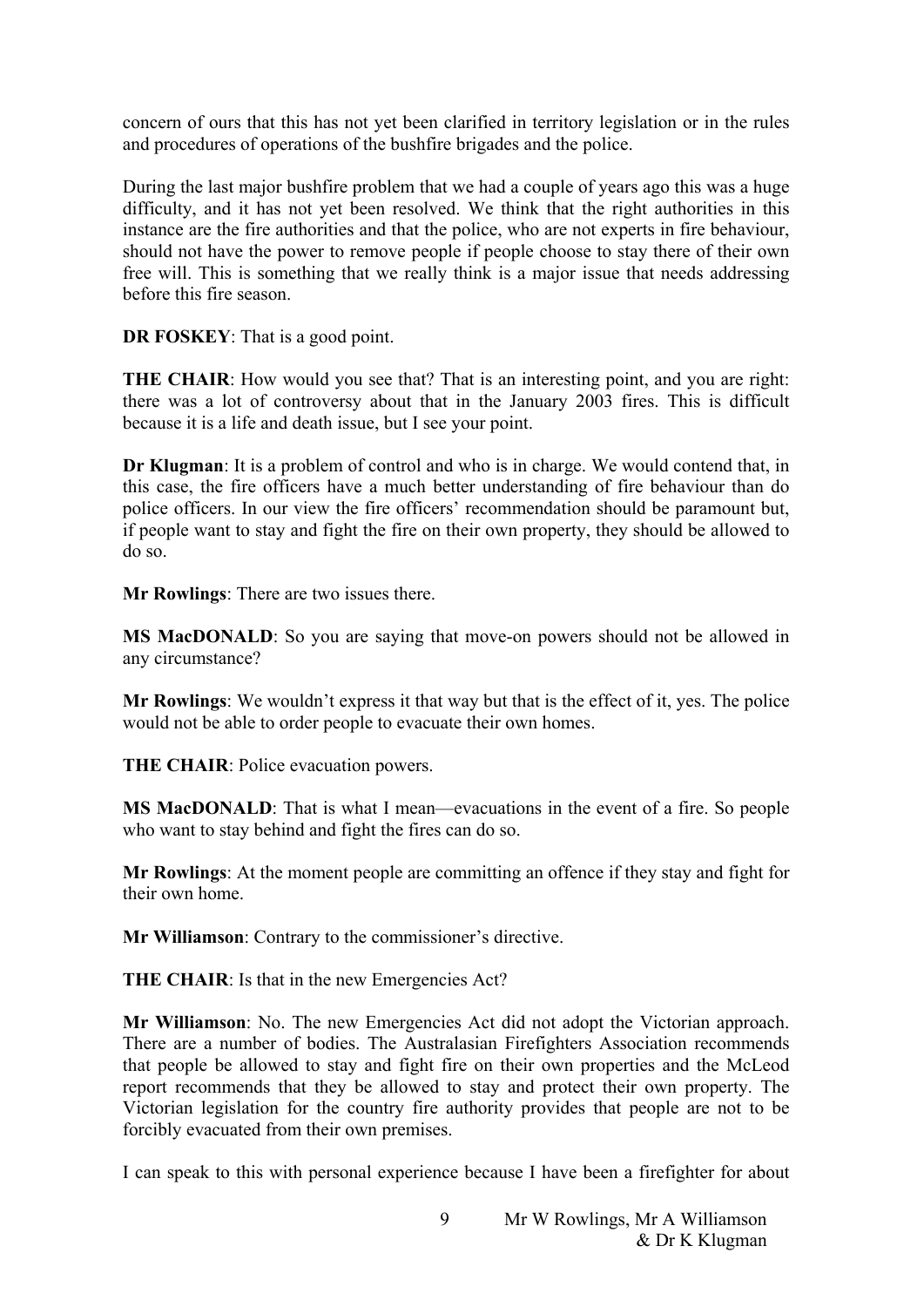seven years. In the 2003 fires I saw the police give people an order to evacuate and people were resistant. I said to the police officers, "I don't think they should be going. I think they should stay and protect their houses." Just about any firefighter will tell you that the accepted statistic is that, if someone stays and defends their home, the home has about a 92 per cent chance of surviving the incident.

With a number of those houses where I told the police, "Look, these people should be allowed to stay," the police ignored my suggestion. I made it in the capacity of a firefighter on the ground. When I came back later, on subsequent days, those houses were burnt down. I am of the view that they would still be standing if they had taken my advice.

**Mr Rowlings**: The advice from all fire experts is to stay and fight it if you are prepared and you are physically capable of doing so but not if you are a 95 year old and can't get around.

**MS MacDONALD**: What about the circumstance, though, where somebody wants to stay and fight and protect their house and they are not prepared and they don't have the expertise to know what to do? What about them?

**Mr Rowlings**: The police are not in a position to make that judgment anyway.

**MS MacDONALD**: But what if they are given advice by fire officers that that person is not well prepared and is not capable?

**Mr Rowlings**: In that case, that would be fine. A provision of that nature would be fine.

**MS MacDONALD**: So then you are saying it is okay to for them to be ordered to evacuate?

**Mr Rowlings**: On the basis of fire, with somebody making a decision on the basis that they are not prepared and they are not capable, yes, if a proper authority makes that. The problem in these situations is that the police go in with no knowledge of fire behaviour at all. They are not trained for fire and they, to some extent, overreact because of the very heightened situation. When they are confronted with a fire, the only power they have to do anything about it is to evacuate people. That is all they can do. They can't help them with water they can't do other things so they naturally do that. That is contrary to what the fire authority want people to do and the advice they give them.

**MS MACDONALD**: That contradicts what you said a moment ago—that everybody should be allowed to stay and fight the fires if they so desire.

**Mr Rowlings**: And if they are prepared for it, et cetera.

**MS MacDONALD**: Yes, but I had quizzed if that was in all cases. I am suggesting to you that if a fire officer says, "This person is not capable of fighting the fire and they therefore should evacuate," that either the fire officer be able to force the evacuation or direct the police to force the evacuation.

**Mr Rowlings**: In the circumstances you have raised, yes. There might be the need for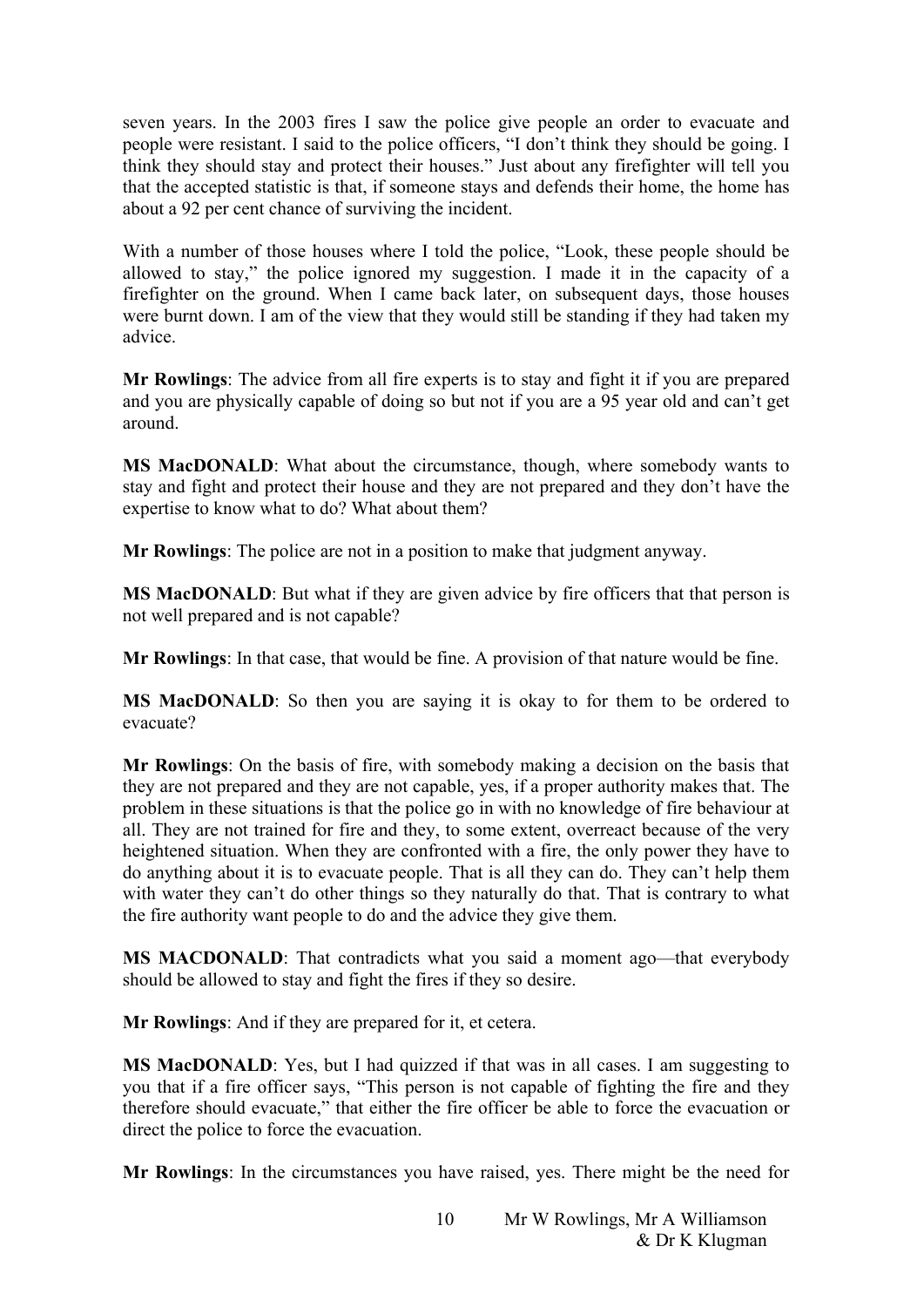something of that nature where a proper authority who knows what they are talking about in relation to fire advises the police. At the moment the police are not advised by anybody with competence in fire behaviour. The general situation in Canberra specifically in the ACT—is that just about every citizen who is threatened by fire, or likely to be threatened, now knows very clearly what they should do. The government has worked to achieve that. People are aware and almost certainly would be competent to fight the fire.

**MS MacDONALD**: I'd actually dispute that, but you know.

**DR FOSKEY**: Is that a broader issue of who takes control in an emergency?

**Mr Rowlings**: Kris raised that. That is a separate issue to what we are talking about. That is another issue but it is not this issue. This issue is that people should be entitled to stay and defend their own home if they choose to. That is the big picture. You might have to have some other things there.

**MS MacDONALD**: Look, I am not saying that there should not be the ability of those people who are capable of staying and defending their properties to do so. But, in spite of all the information and in spite of my position in this place, I would not feel confident in terms of fighting a fire if my house were threatened again, so I would take the advice to evacuate. But there are a number of people out there who would think that they are capable of defending their property but may not be, in spite of all the advice that has been around. That is my concern. I understand your point, but I also would suggest that there needs to be a clear chain in terms of who gets to make the final decision about evacuation and preparedness in that regard.

**Mr Rowlings**: Okay. What we are saying is that it should not rest with the police when it is a fire issue.

**MS MACDONALD**: I accept that.

**Mr Rowlings**: The rest are somewhat hypothetical but this one is not, as we know. We have a very good track record of what the problem is.

**THE CHAIR**: Basically, in summary, if there is a police officer there with a firefighter and the firefighter says, "Look, I don't think that person can defend their home; they should go," that is fine. I suppose if it was such a huge fire, a fire front which might look like taking out, say, an entire street, could you envisage the firefighter there saying to the police, "I don't think there is anything anyone can do about this street; get everyone out"?

**Mr Rowlings**: We would anticipate that, in that case, somebody at a high level would say, "We can't save that street," or, "We can't save that suburb; get everyone out!" That would be within the rules where we are suggesting the changes be made. But if people decide that they want to stay they should be able to do so if they believe they are prepared. That is what most other fire authorities around Australia recommend—and the Victorian one recommends that that is the exact model most use.

**THE CHAIR**: I thank the three of you very much, Mr Williamson, Mr Rowlings and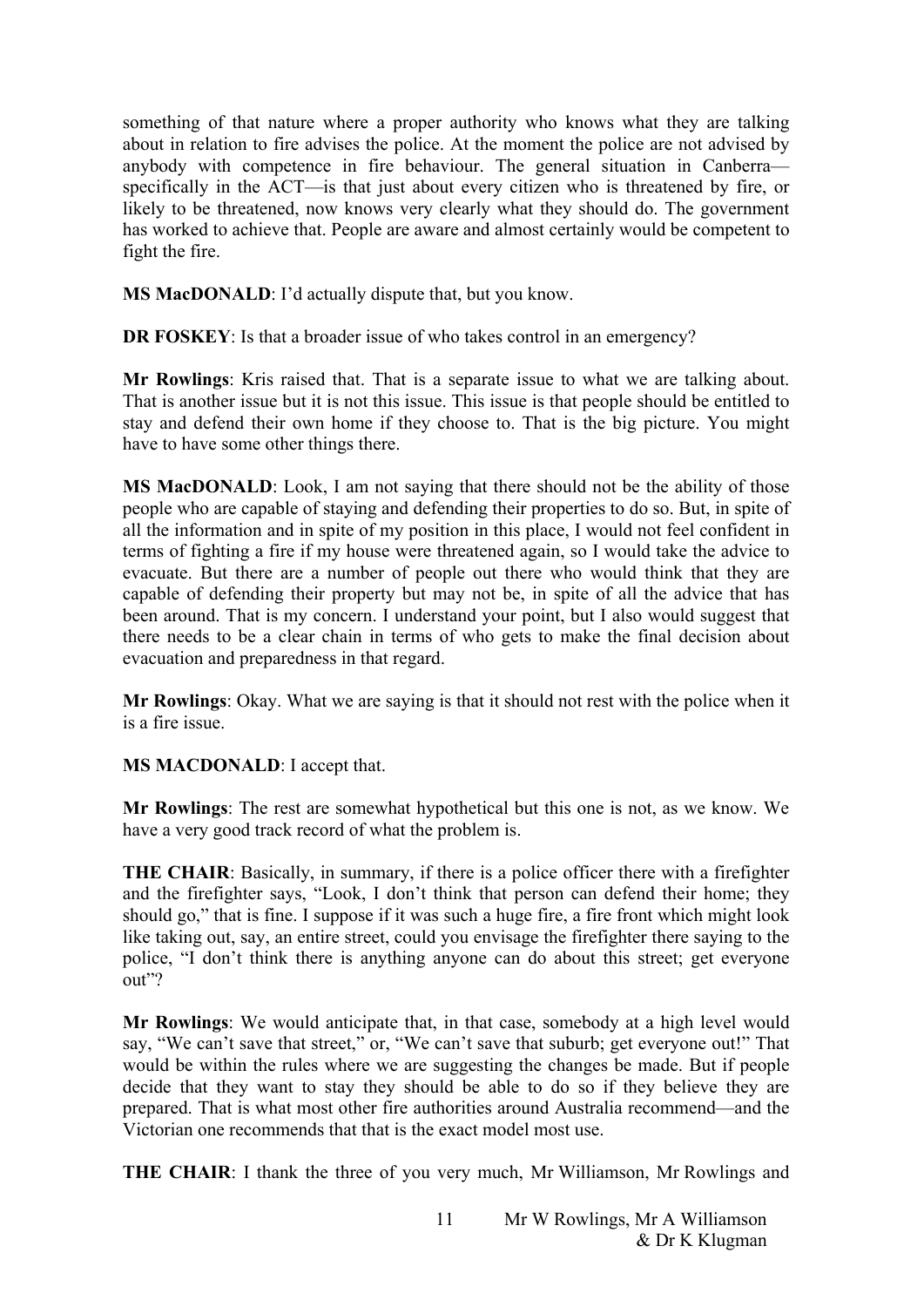Dr Klugman. If we could get a copy of what you have under FOI, that would be of great assistance to the committee.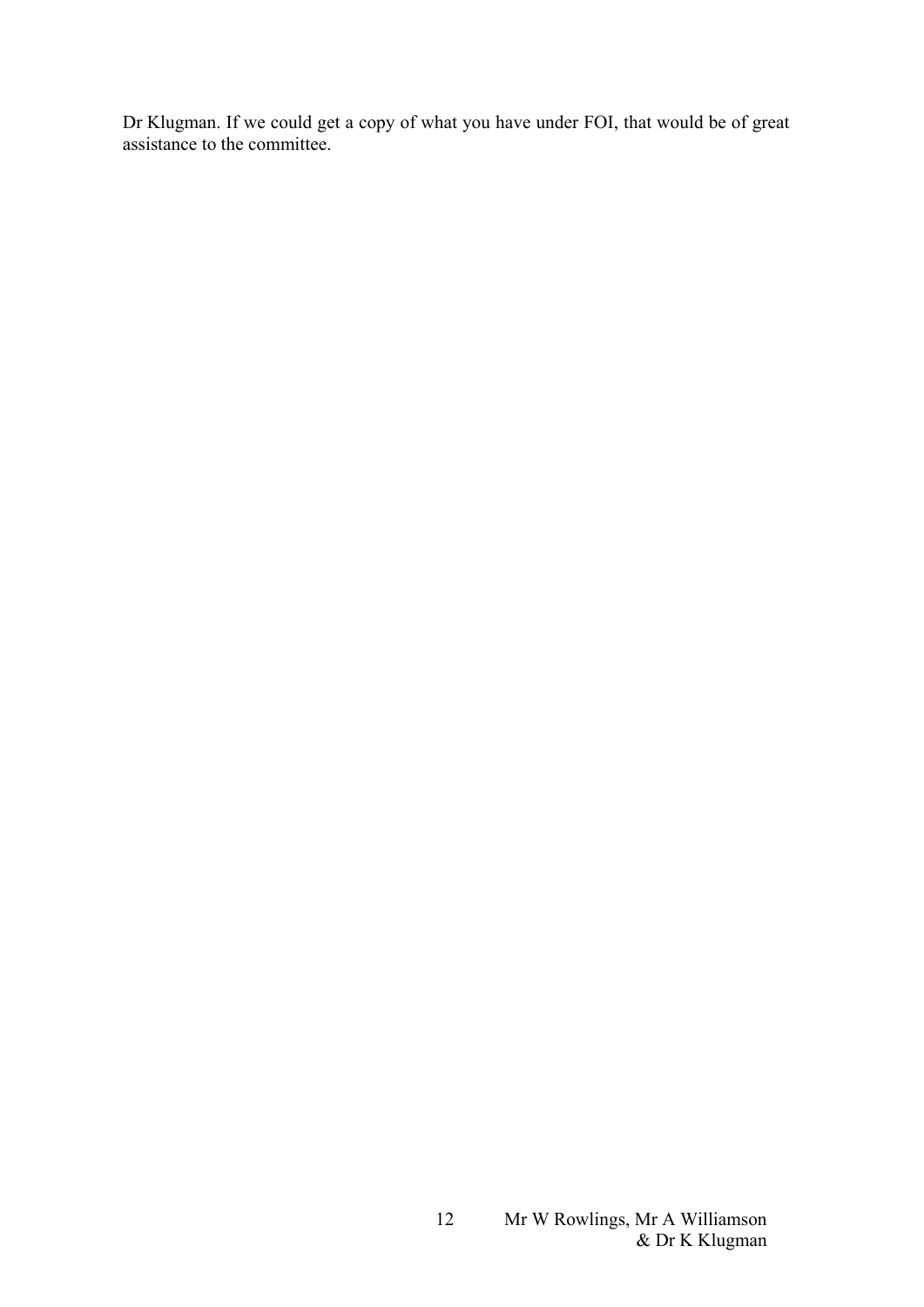## **JAMES DAVID MORRIS PREST** was called.

**THE CHAIR:** I need to read something, Dr Prest, before you start. It is a formal matter we tell everyone who is a witness before an Assembly inquiry. You should understand that these proceedings are legal proceedings of the Assembly and that you are protected by parliamentary privilege. It gives you certain protections and some responsibilities. The protection is against certain legal actions such as defamation for what you say here, which is probably hardly relevant for this type of inquiry, but you do have that protection. It gives you a responsibility to tell the committee the truth because giving false or misleading evidence will be treated by the Assembly as a serious matter. Do you understand that?

**Dr Prest**: I understand that, yes.

**THE CHAIR**: Thank you very much. Would you please, for the purpose of Hansard and the transcript, state your full name and the capacity in which you appear before the committee.

**Dr Prest**: My name is James David Morris Prest and I am a solicitor at the Environmental Defender's Office, which is an incorporated body in the ACT.

**THE CHAIR**: Thank you very much and thank you for the very detailed submission you gave to the Assembly. As you are well aware, we are looking at the issues of police powers and crowd control but specifically honing in on things like the use of capsicum sprays, tasers, et cetera. Thanks for your submission. If you would like to address that and then we will ask you some questions. Are there any comments you would like to put before the committee?

**Dr Prest**: Thank you. Perhaps if I could outline the role of the EDO and briefly what led us to the committee and to this inquiry. The EDO is a community legal centre, which operates on a not-for-profit basis. I am sure you have read some of this background already. Our role is to assist members of the community to be aware of applicable environmental laws and other aspects of public law which might be relevant to their right to participate in public life.

I suppose that some experiences with people seeking advice from us in relation to the use of certain powers by police drew our attention to the need to perhaps specifically safeguard particular rights of public participation by seeking to at least see whether the controls on the use of particular techniques by police were adequate in the ACT. And the two areas of concern for us were the use of pain-compliance techniques that might bring with them a risk of death or serious injury and the use of capsicum spray, which again may, in certain circumstances, lead to the risk of death or serious injury.

It is our understanding from the literature that we have provided to the committee in our detailed submission that certainly the use of capsicum spray has been associated with a number of deaths. There may have been, certainly in the United States, at least 60 deaths from the use of that spray. I am not qualified as a medical practitioner to go into that.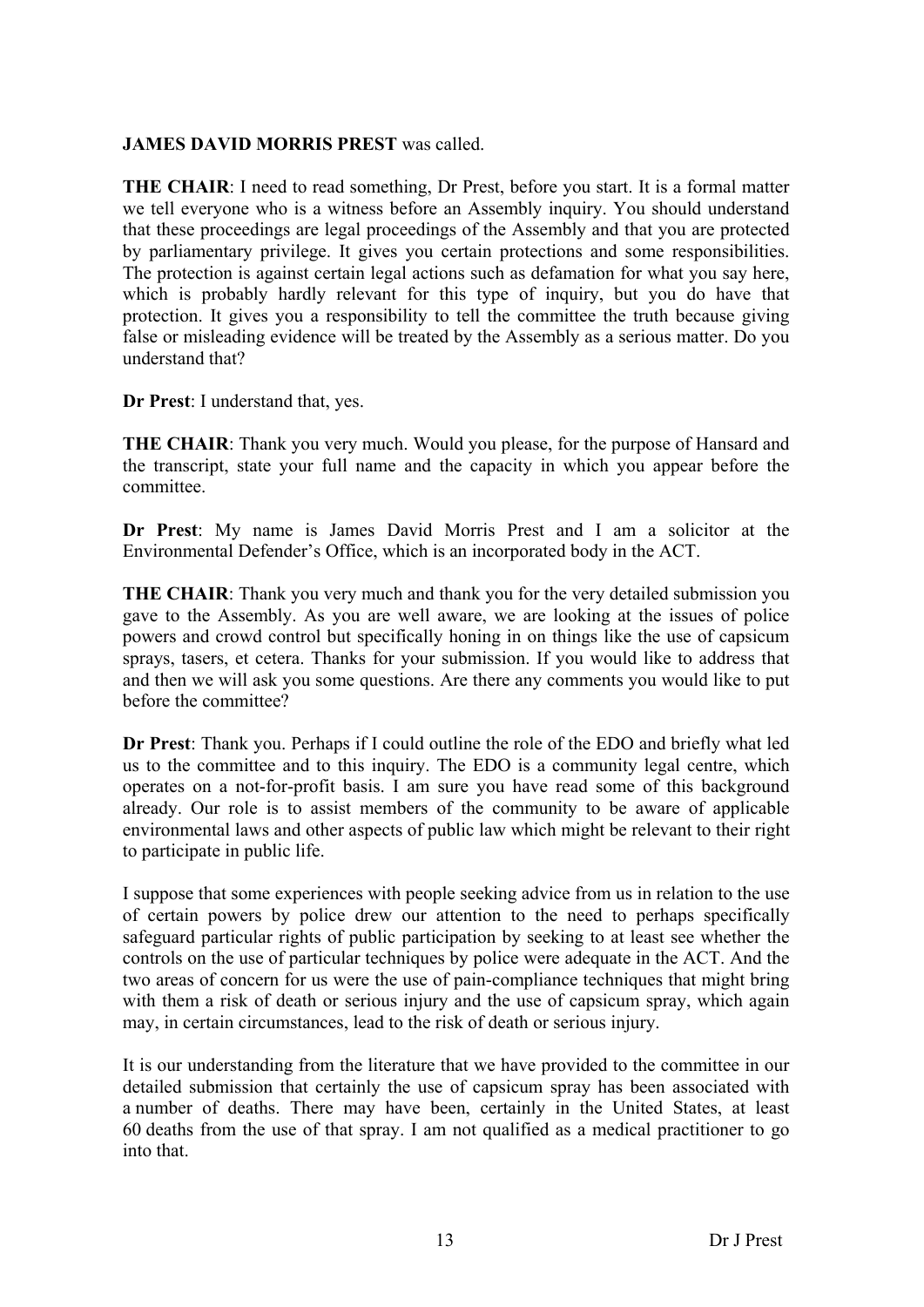## **THE CHAIR**: Over what period of time, sorry?

**Dr Prest**: I would say, from about 1991 to the present.

**THE CHAIR**: Thank you. Please continue.

**Dr Prest**: So our submission, I suppose, seeks to draw attention to the need to find some kind of balance between reasonable use of police powers in crowd control and to constrain perhaps the overzealous or overenthusiastic use of available technologies and techniques. And our concern there is perhaps that, if certain technologies and techniques are available, the temptation is to use them in circumstances that are not appropriate, particularly if there are not adequate guidelines in terms of regulations or instructions to police about the use of, for example, capsicum spray. There is a danger that police may see that they can use this technology as a means of intimidating people so that they will be more reluctant in future to participate in public gatherings. I suppose that is one of our concerns, particularly.

A couple of individuals have come to us for assistance. They were minors that had been sprayed by police at a demonstration on election day.

**MS MacDONALD**: This is the Manions?

**Dr Prest**: Yes.

**MS MacDONALD**: One of them was a minor; the other one was not.

**Dr Prest**: One of them was 18 years, and one was 16. Yes, I would like to correct the record there.

Our concern was that, in that situation, it seemed that that spray was used in a non-targeted way and in a circumstance where it was not a life-threatening situation for police. Perhaps they could have looked at using other alternatives there. The message would essentially get around to anybody who might be inclined to go to a demonstration in the future that there is a risk that they will get sprayed as well.

I think there is a risk that this stuff has a chilling effect on public participation and if it becomes a situation where police bring it out, particularly as we have described in our submission in relation to one particular weapon, which is effectively a semi-automatic launcher, it launches projectiles containing pepper spray onto an entire crowd. The objective there is to—

## **THE CHAIR**: Sort of like teargas?

**Dr Prest**: Yes. It launches what are essentially ping-pong balls—I am not saying that they are ping-pong balls but a ball of a similar size—that can be fired in rapid succession at a crowd. And the result there is essentially that that chemical is applied in a non-targeted way to an assembled group of individuals.

**MS MacDONALD**: Are police able to use that at the moment?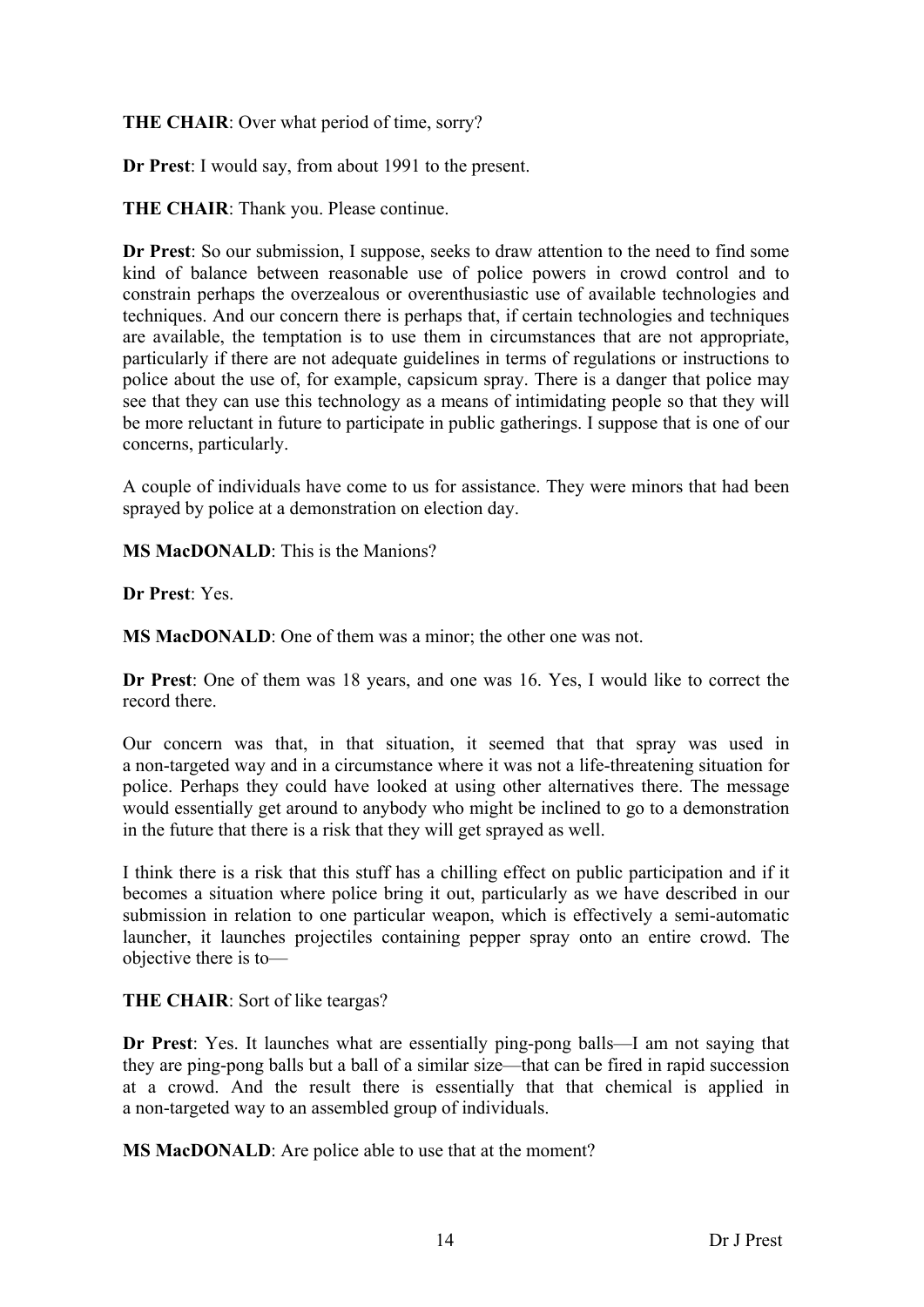**Dr Prest**: Do you mean in the ACT?

**MS MacDONALD**: Yes.

**Dr Prest**: I am not aware that there is any particular restriction, although this is not an area I have specifically researched the regulations or applicable guidelines, to say whether this weapon is allowed or not. I don't know. But if you have the opportunity to meet with the Federal Police, I would suggest perhaps it is worth asking that question.

**MS MacDONALD**: The minister will be appearing before us; so I might ask the minister about that.

**Dr Prest**: In the submission—I am just looking for the correct page but it is shortly after the article by Jude McCullough—there is an advertisement for the weapon that was used in Boston last year that led to the death of, I believe, a 21-year-old in an assembly after a baseball match. She happened to be shot in the eye with one of these projectiles and she died. The city of Boston had to pay out apparently more than \$5 million in compensation as settlement for a civil suit. If the committee just looks at it from the point of view of what is the potential economic liability to the territory associated with police being allowed to use this weaponry in the event that something goes wrong, that, to my mind, is a relevant consideration.

**THE CHAIR**: You mentioned the Manion case. Has that finished or is it still going?

**Dr Prest**: I understand that the matter is being investigated by the internal investigations division. I don't have any advice from them as to what progress they have made approximately a year later.

**THE CHAIR**: But did it go to court? Were there charges laid?

**Dr Prest**: We were not in a position to assist them. I believe they may have spoken to some people in private practice about pursuing that matter, but I am not able to comment.

**THE CHAIR**: I am just asking: did they appear in court and were they convicted of anything?

**MS MacDONALD**: No, there is an internal investigation.

**Dr Prest**: No, they were never arrested.

**THE CHAIR**: That is what I understood.

**Dr Prest**: They were never charged. They were just sprayed. The way it was described to me was that the police used the spray in a similar manner to the way you would spray a can of insect spray rather than a series of short, targeted bursts at the face of individuals.

**THE CHAIR:** I think you elaborated on the case in your submission very well, but there was no police case as to what they say happened. That was why I asked you had it gone to a tribunal or any sort of hearing where you have got one side and the other putting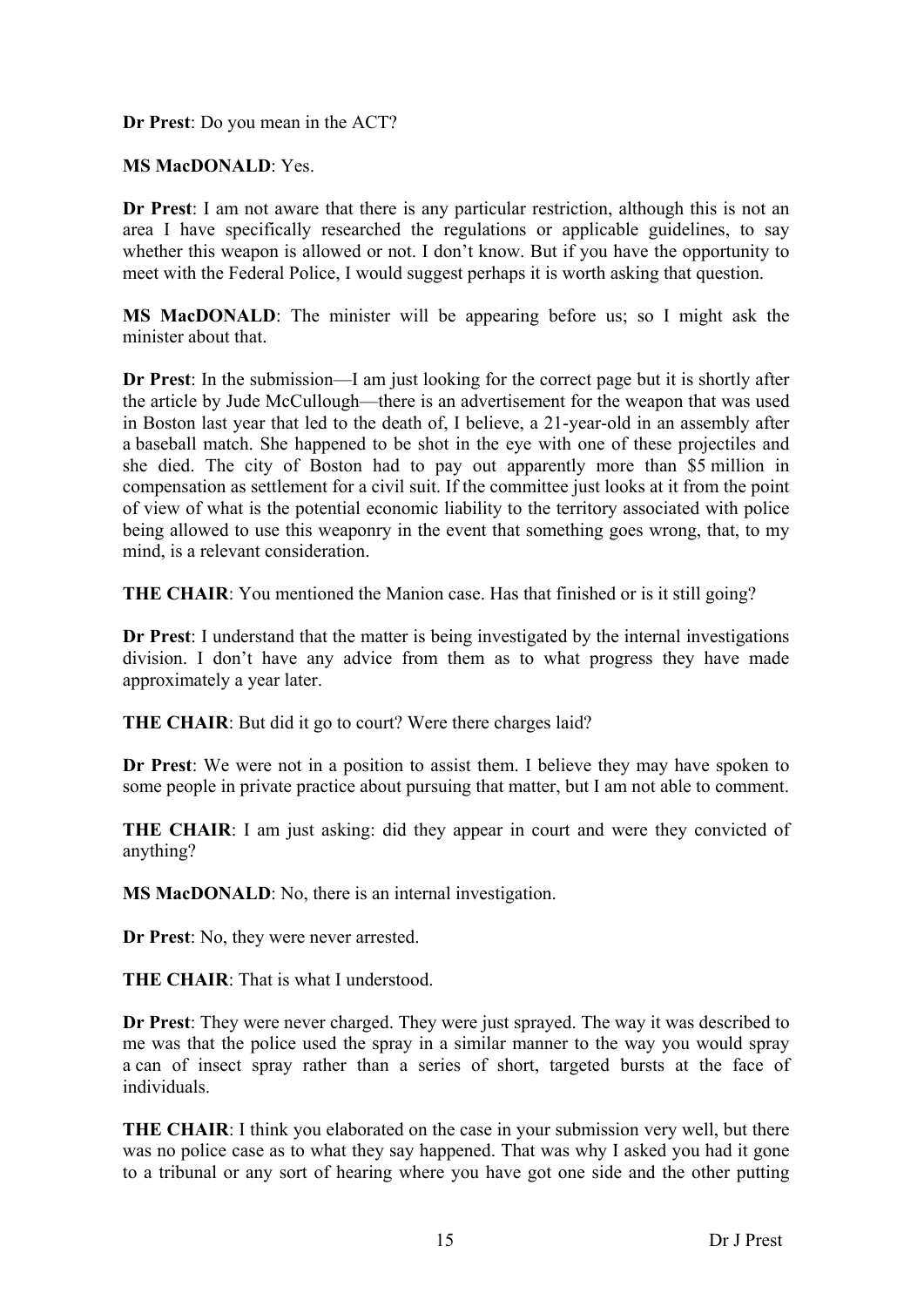their versions. That would enable us, I suppose, at least to—

**Mr Prest**: I certainly would not be misleading you to say that there were no arrests; there was no summons; there was no charge. So those individuals were not subject to any action by police. Certainly I believe they would have some rights to pursue some type of civil action. But that is up to them and to the courts to decide what would happen there.

**THE CHAIR**: In other words, in terms of what the police say happened, we would have to take that up with the police?

**Dr Prest**: Absolutely.

**THE CHAIR**: Because there is no tribunal where that has all been heard.

**MS MacDONALD**: We recently visited Tasmania and had conversations with them about the use of capsicum spray, tasers and guns with—

**THE CHAIR**: And restraining demonstrations.

**MS MacDONALD**: Yes, restraining demonstrations, controlling demonstrations generally. It seemed to us they had quite a strict set of guidelines in terms of the way they deal with demonstrations on the whole and the use of capsicum spray, et cetera. I was wondering, as the Environmental Defender's Office has put in a very extensive submission, whether or not the EDO had sought any meetings with the police to talk about guidelines or if they have any guidelines in place. I will, of course, ask the police what the guidelines are that they use with relation to capsicum spray, et cetera.

**Dr Prest**: Certainly.

**MS MacDONALD**: But I would be curious to know from the EDO's perspective.

**Dr Prest**: I suppose, as a result of our limited funding and the limited way in which this information is publicly available, for example, in terms of internet searches, it is not possible to obtain, say, police guidelines or instructions on the internet. We did not seek to obtain a detailed listing of what their current instructions are about the use of these sprays in terms of a response to a public gathering, no. But I think the committee would take that up with the police themselves.

But our office is only funded now to be open two days a week so that, for us to spend a large amount of time with the police—

**MS MacDONALD**: That is fair enough. It was a question. I thought you might have had some conversation with them. But I understand you are a part-time organisation so I am happy to ask the police questions about that.

**Dr Prest**: To our mind, it boils down to a question of this technology, capsicum spray initially. Our understanding is that it was initially introduced for the purposes of being an alternative to, say, lethal force in terms of firearms. The rationale was that this would be used in order to reduce the number of shootings by police of individuals. I can see that there certainly is a logic to giving police a range of options less than lethal force. Our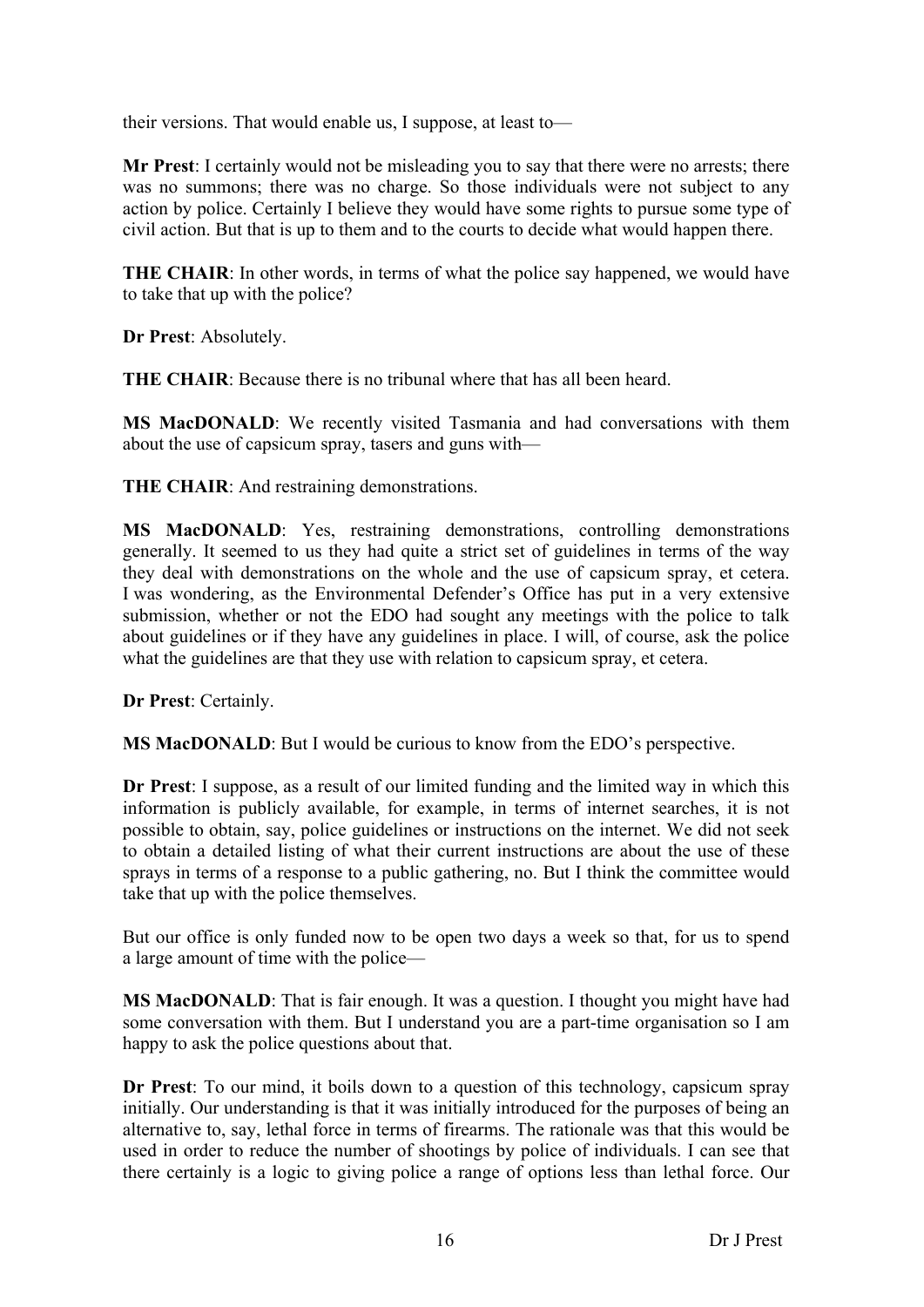concern, though, is that, in a context where there is no risk to the life or limb of the police, they would still be entitled to carry this chemical weaponry to a political gathering.

Even from the point of view of risks to police, there is a danger that, for example, the spray may be taken from police if some scuffle developed somewhere and that the spray may be used against police. So from that point of view, I think that is another factor again.

**DR FOSKEY**: You refer in point 17 to the matters being investigated by the Commonwealth Ombudsman and the AFP's professional standards internal investigations division. Is that a joint investigation or are they two separate investigations?

**Dr Prest**: My understanding of the legislation, the Complaints (Australian Federal Police) Act 1979 or 1981, is that that legislation basically provides that either the AFP or the Ombudsman can accept a complaint under the act. However, if the Ombudsman's Office receives a complaint, the complaint is effectively passed on to the Federal Police for them to investigate. When I say that, it is a separate unit within the police, within the AFP. Then the Ombudsman's Office has the option of taking an oversight role in order to review the results of that investigation and to make its own comments about that investigation.

**DR FOSKEY**: It doesn't sound as though there is a huge enthusiasm and a great drive to complete this investigation, unless things have changed.

**Dr Prest**: As we said in the submission, it took seven months to even receive an acknowledgment that a complaint had been received and was being investigated. When I last spoke to the complainants—and again that would have been around the time of making this submission, so back in June—they hadn't been interviewed by the IID. My understanding is that normally IID would seek to interview people about what had happened. Some of the information that would be available—

**DR FOSKEY**: Is there somebody actively pursuing the Ombudsman? You said there were private solicitors for the victims or complainants.

**Dr Prest**: They have made the complainants aware of the existence of this inquiry. I have advised them, if they wished, to contact you. I am not sure whether they have. That is perhaps an option that could be taken up. I could facilitate that contact perhaps between the committee and those complainants.

**DR FOSKEY:** It is a question, I suppose, in part, of how public they want the case to be.

**Dr Prest**: Yes. I suspect they didn't hold a great amount of confidence in the complaints investigation system to produce a result that would show that there was any concern about what had happened. Principally, my concern was that, from the description of the events on the day, there was some kind of scuffle that might have broken out. But I didn't understand that there had been any kind of situation that would warrant the use of that type of force. The complainants were taken to hospital, as I am sure you are aware.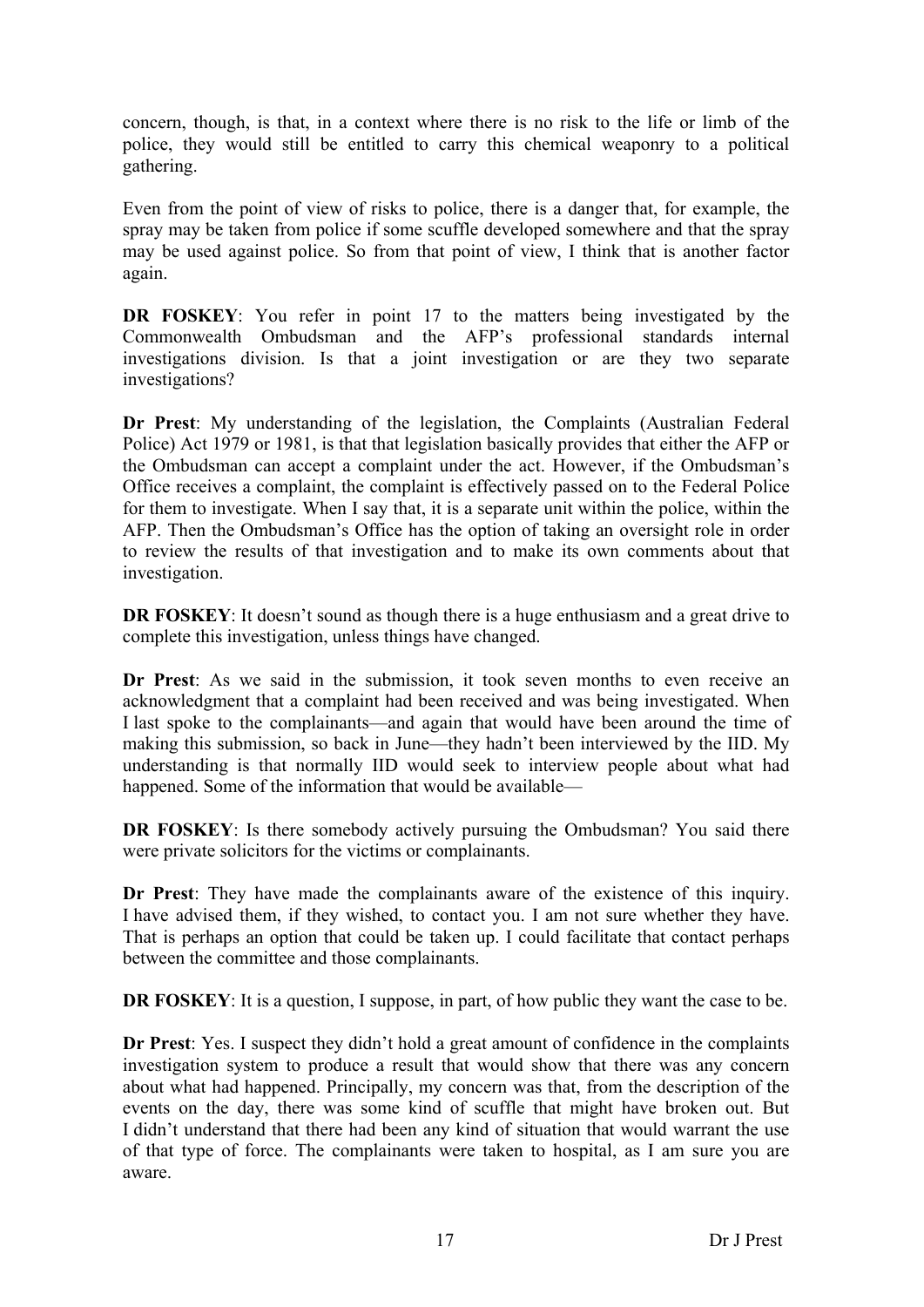**DR FOSKEY**: Yes. We had a submission from the human rights commissioner that relates to the terms of reference of the inquiry itself, which indicates, as you do, that the Human Rights Act allows the right to peaceful assembly and freedom of association. I wondered about the role of the human rights commission in a case like this.

**Dr Prest**: We pass the information on to Dr Watchers. There was some electronic communication about this matter, but my understanding is that the Human Rights Office are limited in their powers. In terms of the Assembly reviewing the role of the Human Rights Office and its ability to look into matters like this, it seems to me and to the EDO to be the case that the Human Rights Office was not in a position to investigate this because they don't specifically have a power to take complaints and investigate them. So to the extent that they have been involved, you would have to take it up with them.

In the limited time that I have left, I direct the committee's attention to our specific recommendations in relation to the use of capsicum spray. We are looking at a moratorium on the use of capsicum spray in the crowd control situation. There are risks associated with violation of human rights protected by the Human Rights Act by the use of this chemical weaponry.

We make a number of recommendations at point 61 where we talk about proportionality and say that these are fairly self-evident propositions; that the amount of force that is used should be proportionate to the threat posed to the police; and that they should begin at the lowest levels of force possible. And they will be in a position to predict what is going to happen because usually there is some communication between people and the police force prior to events happening; so it is possible.

I suppose one of the points that we make in the second last dot point here is that people might have pre-existing medical conditions that police would not be aware of. For example, for asthmatics or people with certain particular issues with cardiac and respiratory problems, there is a risk there that significant harm could be done to them. Police would be unaware of which people had, I suppose, a pre-existing vulnerability. To our way of thinking, there is a real risk there.

We can see the use of capsicum spray in the situation where, say, police are being threatened by people with knives or guns. But in a situation where people are merely gathering and perhaps even resisting police, it seems to be an entirely different factual situation.

Going to the second part of our submission, which related to the use of—

**THE CHAIR**: Just before you do: I understand a lot of those recommendation are enshrined in police regulations already and certainly understood in courts, at least in common law if not even perhaps provided for in some of the statute law—minimal use of force, such force as is reasonable, those sorts of things.

**Dr Prest**: All I can say in relation to that is that, if those guidelines are in place already, they don't seem to have been effective to prevent that situation that arose in October last year. Perhaps there is a need to reinforce that message in the minds of police.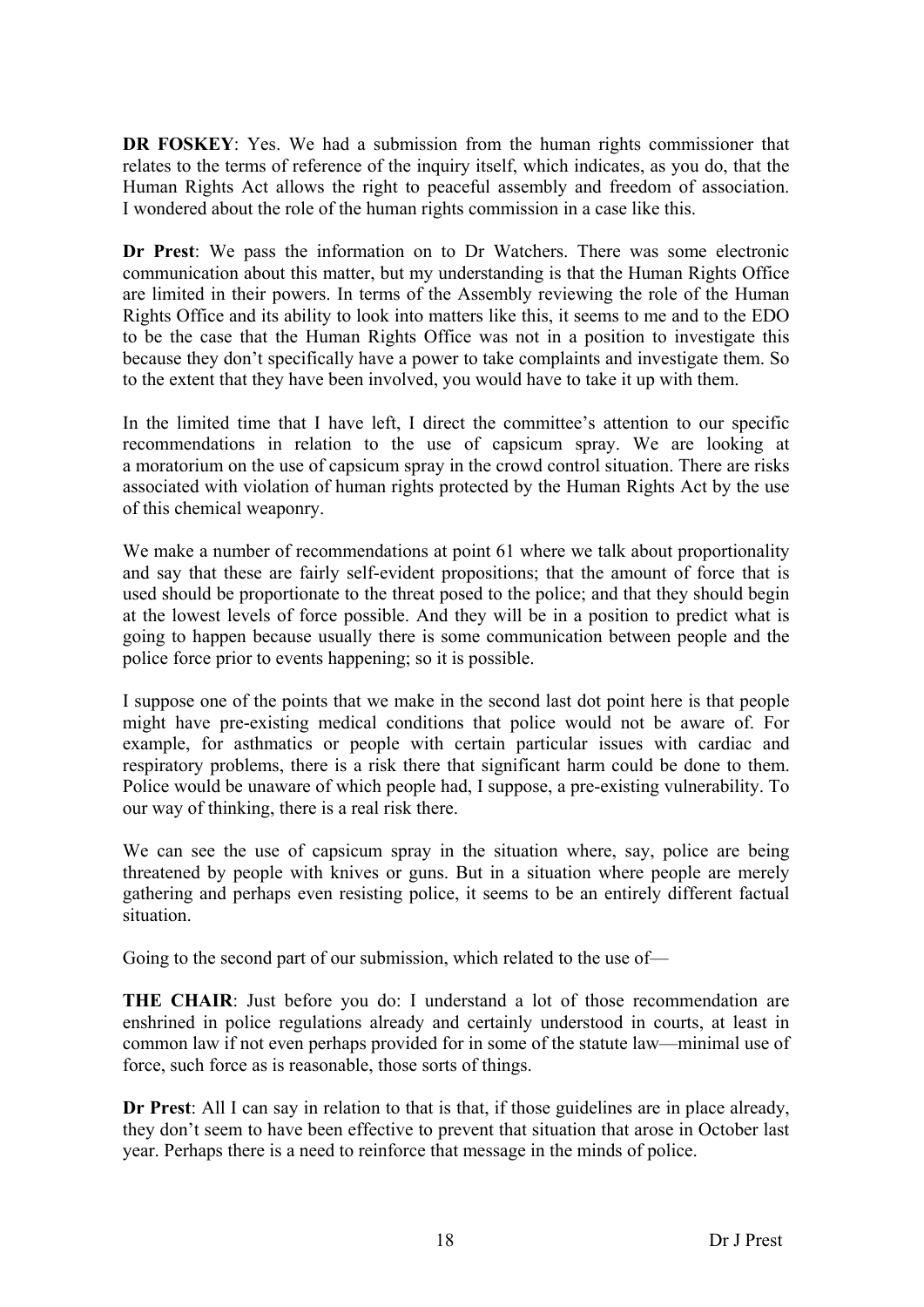I was about to draw the committee's attention to the sections of our submission on pain-compliance techniques. And while we can see that there is a context in which police are certainly entitled to use these techniques, there are also situations where it was drawn to our attention that certainly in the early 1990s police had used these techniques against political demonstrators—a situation where, for example, even people in a sitting position, in what would be described as a sit-in demonstration, had been subjected to techniques, particularly the mandibula-angle pressure. And the expert evidence that we had obtained from the Ombudsman's Office, which is included in attachments to our submission, suggested that there were potentially quite serious health risks associated with the use of those techniques.

Our submission is simply that we would request that the committee inquire of police as to whether, in the ACT in relation to political gatherings and demonstrations, there is a restriction on the use of pain-compliance techniques above the line of the neck.

**THE CHAIR:** In relation to paragraph 82: I was well aware of that because I went out and saw it. The police at that demonstration were attacked with some pungie sticks nails in things were being used. It was a fairly violent protest; it went for several days. On occasions there were quite a lot of injuries suffered by the police; demonstrators also rushed police lines and things.

I don't know if that is probably the best example you could use because my recollection of that is that, if anything, the police were greatly outnumbered and might have been acting in self-defence. I am not sure what crowd control gear they had; I just recall there being not many police, under strength. I don't know what sort of gear, if any, they had. I do recall pictures in the paper of implements used by people in what was a pretty violent demonstration. Certainly quite a few charges were laid. The matter has ended up in court.

**Dr Prest**: There were a wide range of people and a wide range of approaches to political protests that were used at that demonstration. Don't take my word for it; have a look at the Ombudsman's report on the subject. She certainly came to the conclusion that there had been some excessive use of force by police.

**MS MacDONALD**: And it was widely condemned, as you have said. It was widely condemned in Victoria as well. It became a big issue in Victoria, especially around the time of school closures. There was the issue around school closures. Peaceful protesters who were not bearing any form of weaponry had these techniques used against them.

Obviously there is the case of the Manions, where there is an issue. Apart from that issue, would you say that, in the main, things generally run reasonably smoothly?

**Dr Prest**: It is perhaps just a matter of time, I think, until the next thing happens. Perhaps if there is a large gathering of people protesting against certain changes to industrial relations legislation and police feel, for whatever reason, threatened by that gathering, there seems to be a good likelihood that perhaps they would be tempted to use capsicum spray or these particular types of pain-compliance techniques against that type of gathering.

Quite apart from the potential economic liability to the territory associated with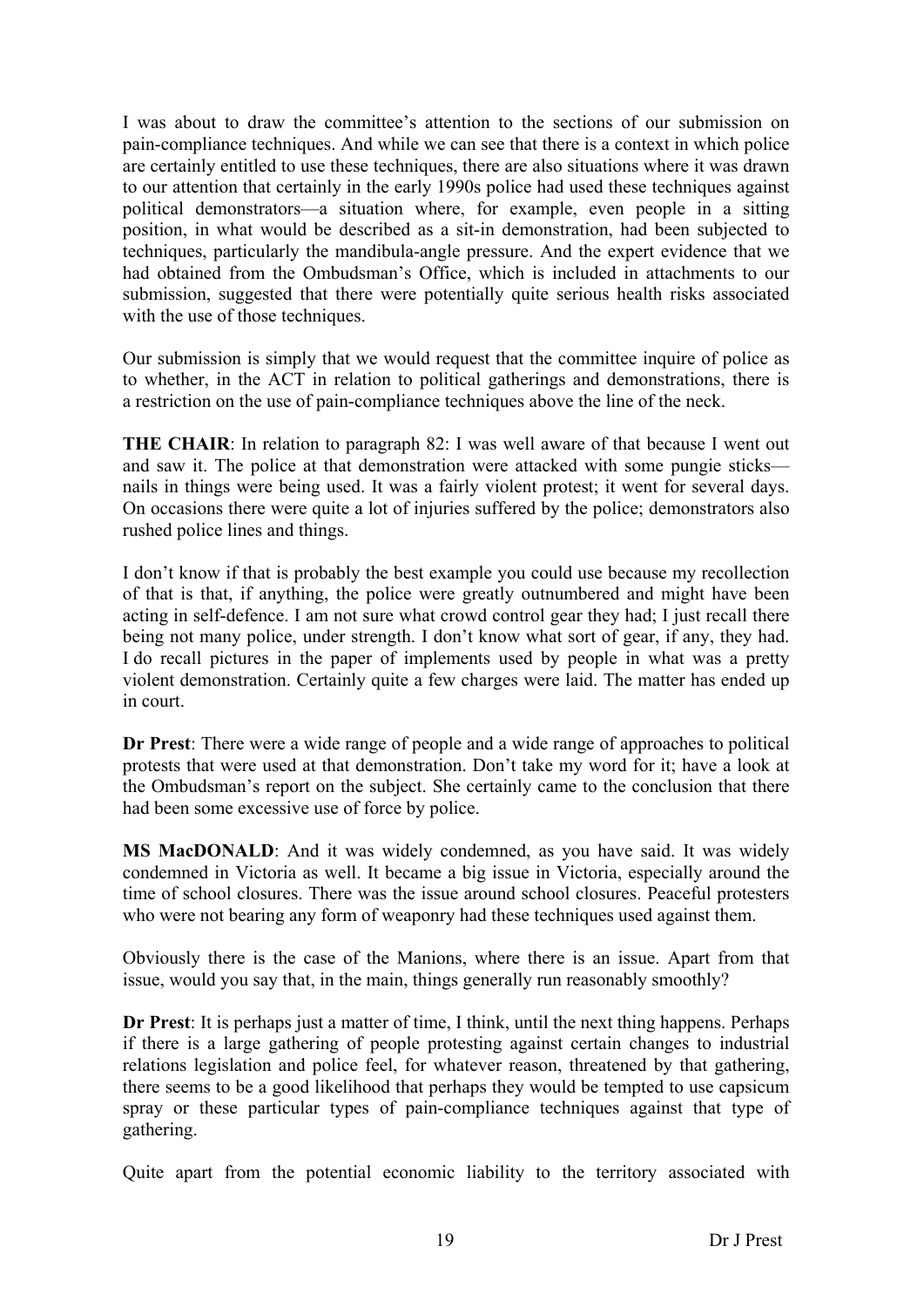a compensation payout to settle a civil action as a result of excessive use of force, it is a question of whether we want to have that type of society where the only people who are willing to go to a public gathering are people who are willing to be sprayed with capsicum spray. My personal point of view is that I don't want to see our territory going in that direction.

**MS MacDONALD**: I agree and I take the point that has been made by Civil Liberties Australia as well in terms of it being important to have the protections in place so that those things don't happen. And my question was a little bit vague there. Would you say that there have been many issues to which have you have been alerted? You have referred to the Manion case and the case of NAIDEX, but it wouldn't be a regular occurrence that the EDO or other organisations would become aware of this?

**Dr Prest**: No, I can't say that this has happened on a regular basis but we thought it was potentially serious enough that people who hadn't been arrested or charged with anything were sprayed and ended up having to go to hospital and the police, from the description that was given to me, didn't offer any assistance for at least the initial 10 minutes or so. It took 45 minutes for an ambulance to arrive. That is the way the situation was described to me.

**MS MacDONALD**: Can I just say for the record that that concerns me as well. On my reading of the case, I am concerned about the use of capsicum spray as is related here. Of course, I would like to ask the police questions why and have their point of view put forward as well. Obviously that may very well interfere with their internal investigation. I don't know whether or not that is what they would say. I am straying from the point, though. I agree that we need to have the protections in place. I suppose I was asking the original question because I was trying to gauge the level of occurrence and not to take away from the seriousness of it, even if there are few occurrences of it happening.

I also note the suggestion that, any time there is an incidence of the use of capsicum spray or tasers or anything else, there should be a record kept of that and why it happened. There should be extensive training given for the use of all of those.

**Dr Prest**: Yes, and that is why in our submission, in point 63, we set out a number of specific recommendations about monitoring of the use of this by police for less than lethal weapons so that then the committee would be in a position to come to its own judgment about the frequency of use of these options by police. It might be necessary to have those statistics broken down so that there is a distinction between the types of situations in which the spray or other technologies have been used.

**MS MacDONALD**: I am curious to know if they are keeping those records in the first place.

**Dr Prest**: Obviously you will have to ask the question of them. Part of the broader context of our work is to participate in terms of other broader issues like, for example, the current review of the Land (Planning and Environment) Act. So it is probably important to keep in perspective the role of the Environmental Defender's Office and what it is more related to. This is not an organisation that is solely devoted to monitoring the use of police powers. Our main job is to assist the public to participate in terms of discussion about planning and environmental law in the territory and the surrounding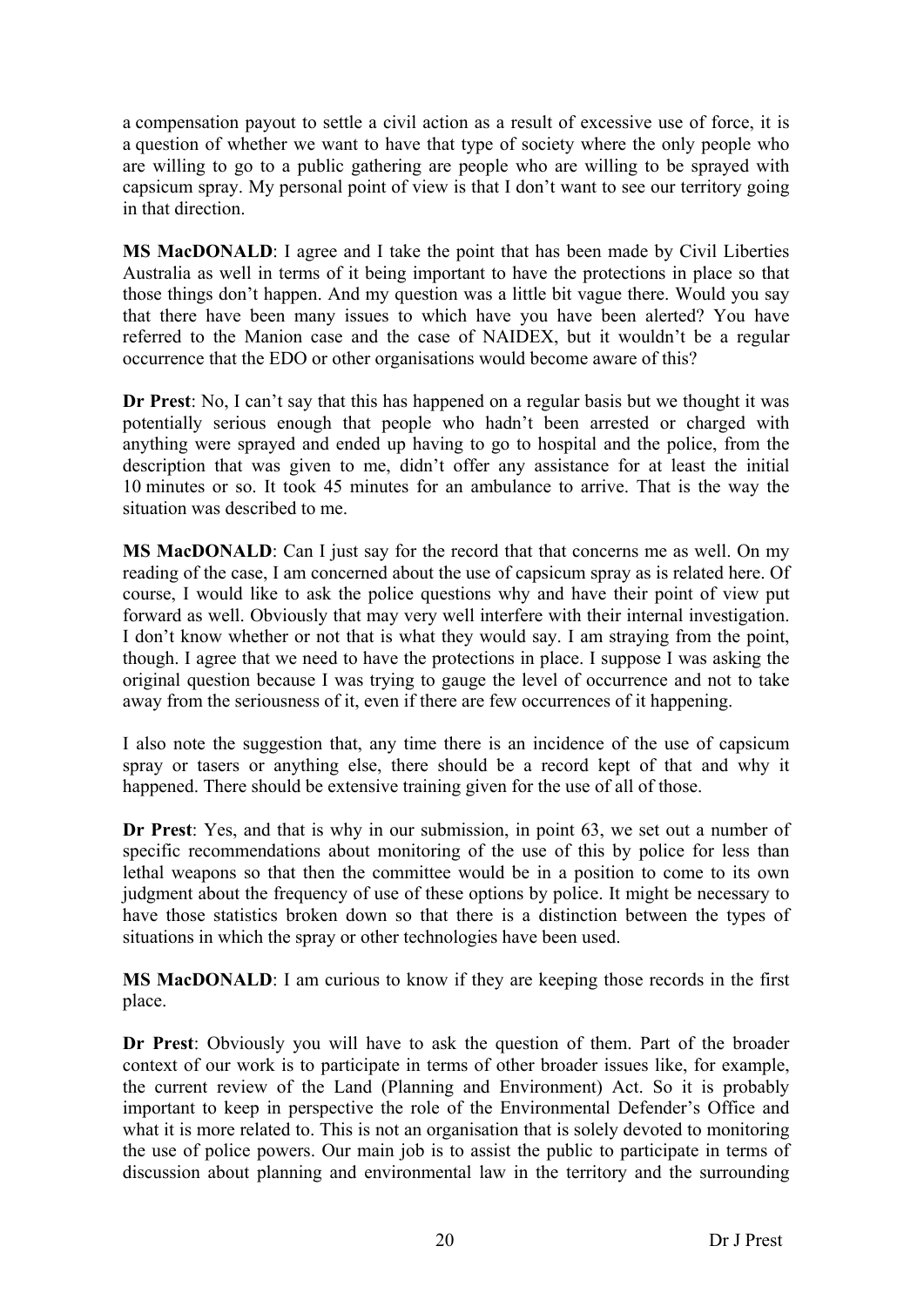region in New South Wales and the commonwealth environmental law.

**DR FOSKEY:** Thanks very much for drawing this incident and issue to our attention because, if you hadn't, we wouldn't be having this inquiry, for a start. I do realise it is not your main field of work. If you hadn't acted, then it wouldn't be on the public record at this point anyway. So that is good.

You have got an excerpt there from Kylie Manion's statement. I think you indicate that the full statement would be available, but I can't see it. I am just checking with you that you do have it and that you could make that available to us.

**Dr Prest**: Part 1 of the question: we do have it. Part 2: I would need to perhaps make some further inquiries and judgments about whether it may be appropriate to provide that to the committee.

**THE CHAIR**: That is a fair comment.

**DR FOSKEY**: I think you do say that we should have a look at the full statement.

**THE CHAIR**: In fairness, too, we probably need the police statements. That might create a problem. If you provide a statement that says one thing and—

**DR FOSKEY**: You say that a full copy is attached to this submission. That is why I am looking for it.

**Dr Prest**: Yes, I can have a quick look. It is a number of months since I put the submission together. I may have made a last minute judgment which related to perhaps wanting to ensure that we hadn't in any way trespassed on the role of the Ombudsman or the internal investigations division.

**THE CHAIR**: My committee secretary mentions that you have named a police officer in the statement. There may be a problem with that. We will probably have to take advice from the Clerk on that.

**DR FOSKEY:** Advice will be taken on all sides, by the looks of it. Finally from me: at point 57, you talk about the peculiar arrangements between the ACT government and the AFP in terms of hiring police services, et cetera. It raises questions, I guess, as to what extent the government can impose certain operational procedures or ask for—

**Dr Prest**: My understanding is that obviously the day-to-day operations are at the discretion of police but that the Chief Minister or the minister for police is in a position to issue general directions to the AFP. I suppose, again, the principle is that the ACT has contracted the AFP to provide that service to the territory. So it seems logical that the territory could suggest some guidelines and conditions on the provision of that policing service to the community.

My understanding is that the chief police officer for the ACT, in paragraph 58, is responsible to the ACT minister to achieve the objectives set out in the purchase agreement. The minister is enabled to give general directions in writing as to policy, priorities and goals of the government in relation to police services. That is where we are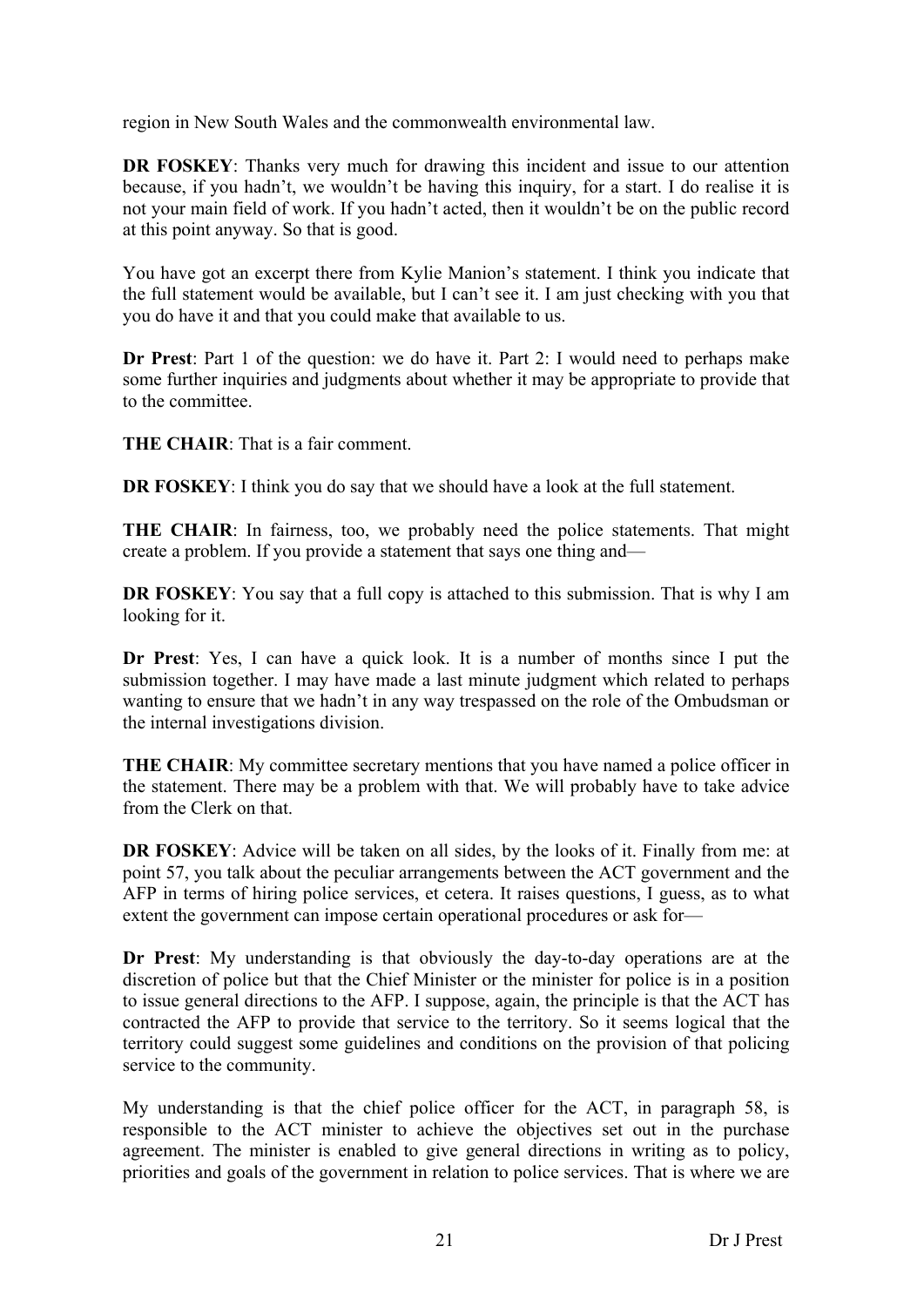suggesting that the minister for police might go in terms of issuing a specific but yet general direction in relation to capsicum spray and other techniques.

**THE CHAIR:** Any further questions? Dr Prest, thank you very much for your assistance to the committee.

**Dr Prest**: Thank you for the opportunity to appear.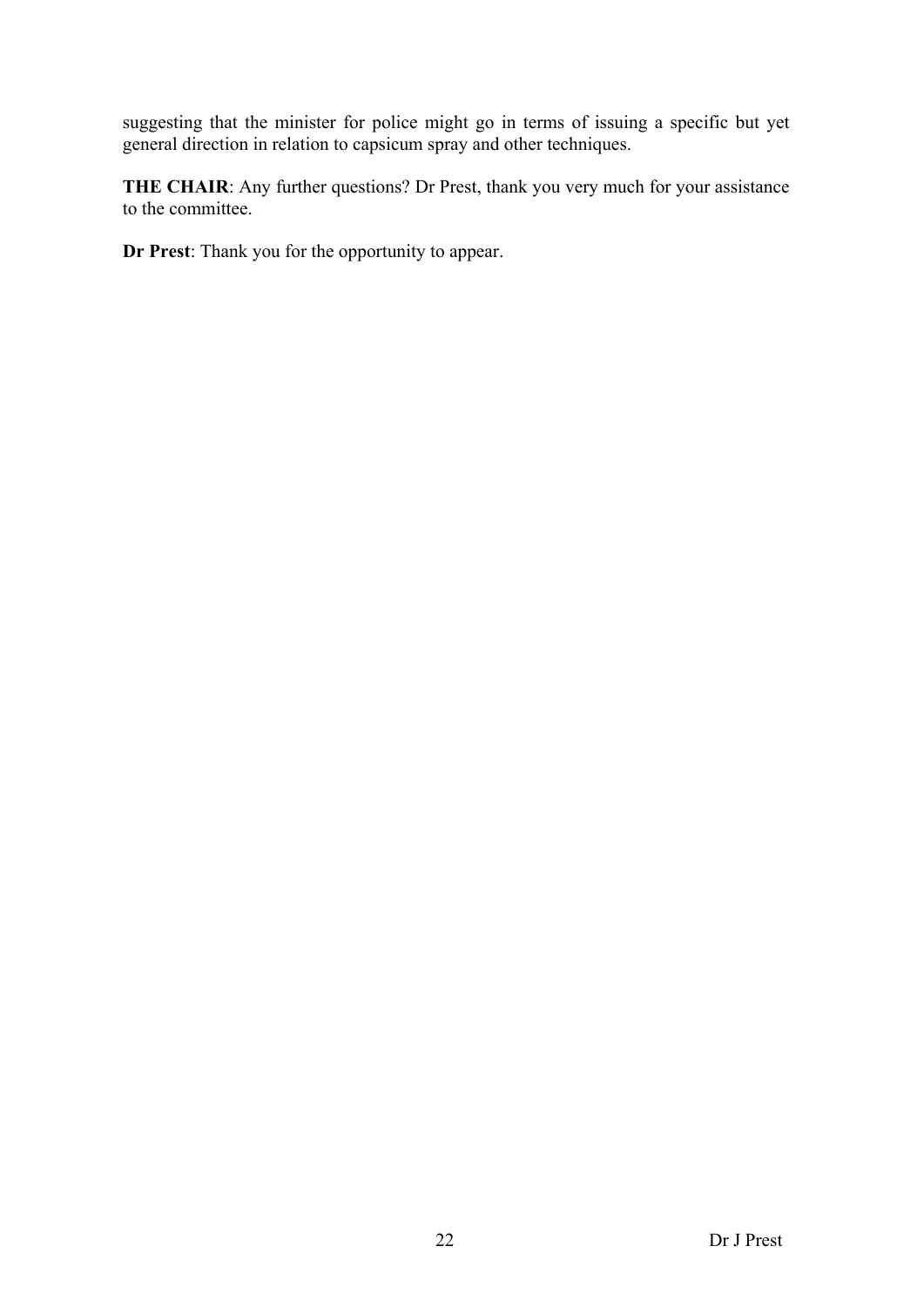#### **SIMON JACKSON** was called.

**DR FOSKEY**: We haven't authorised the submission from VOCAL.

**MS MacDONALD**: No, we can't authorise it yet.

**Mr Jackson**: I have to apologise on behalf of VOCAL. I have been busy.

**MS MacDONALD**: That is okay. You can still speak to us.

**Mr Jackson**: As I understand it, my instructions are that VOCAL have sent the latest copy, meeting the requirement, to your colleague's email address.

**MS MacDONALD**: Mr Jackson, I am sure we will be happy to hear from you. If you address the issues, that is fine. And we can then deal with the submission, the final submission, when it comes in.

**Mr Jackson**: Sure.

**THE CHAIR**: Thank you, Mr Jackson, for attending. I need to read out the normal caution I read to everyone who attends before an Assembly committee. You should understand these hearings are legal proceedings of the Assembly, protected by parliamentary privilege, which gives you certain protections and certain responsibilities. The protections basically are that you are protected from certain legal action such as defamation, being sued for defamation for what you say at the public hearing. It also means that you have a responsibility to tell the committee the truth because giving false and misleading evidence will be treated by the Assembly as a serious matter. Do you understand that?

**Mr Jackson**: Yes, I do.

**THE CHAIR:** Could you please, for the record, stare your full name and the capacity in which you appear in front of this committee.

**Mr Jackson**: Yes. My name is Simon Jackson. I am a committee member of the managing committee of VOCAL, Victims of Crime Assistance League.

**THE CHAIR**: This particular inquiry is into police powers of crowd control. There is another inquiry in relation to sentencing. I note you have done a submission on both. It has been sorted out. That is fine. Once the technicalities are done we will approve that for publication.

Thank you for appearing. This inquiry, of course, is into police powers of crowd control and specifically, as I think you might have heard from the last speaker, it relates to things like the use of capsicum spray, taser guns, physical restraint by police of demonstrators and those types of issues. If there are other areas you want to address, that is fine. The Council of Civil Liberties did that too. Are there any comments you would like to make at this stage? I note we do have something in writing here, even though it hasn't been authorised yet. If you would like to address the issue, please refer to any notes you have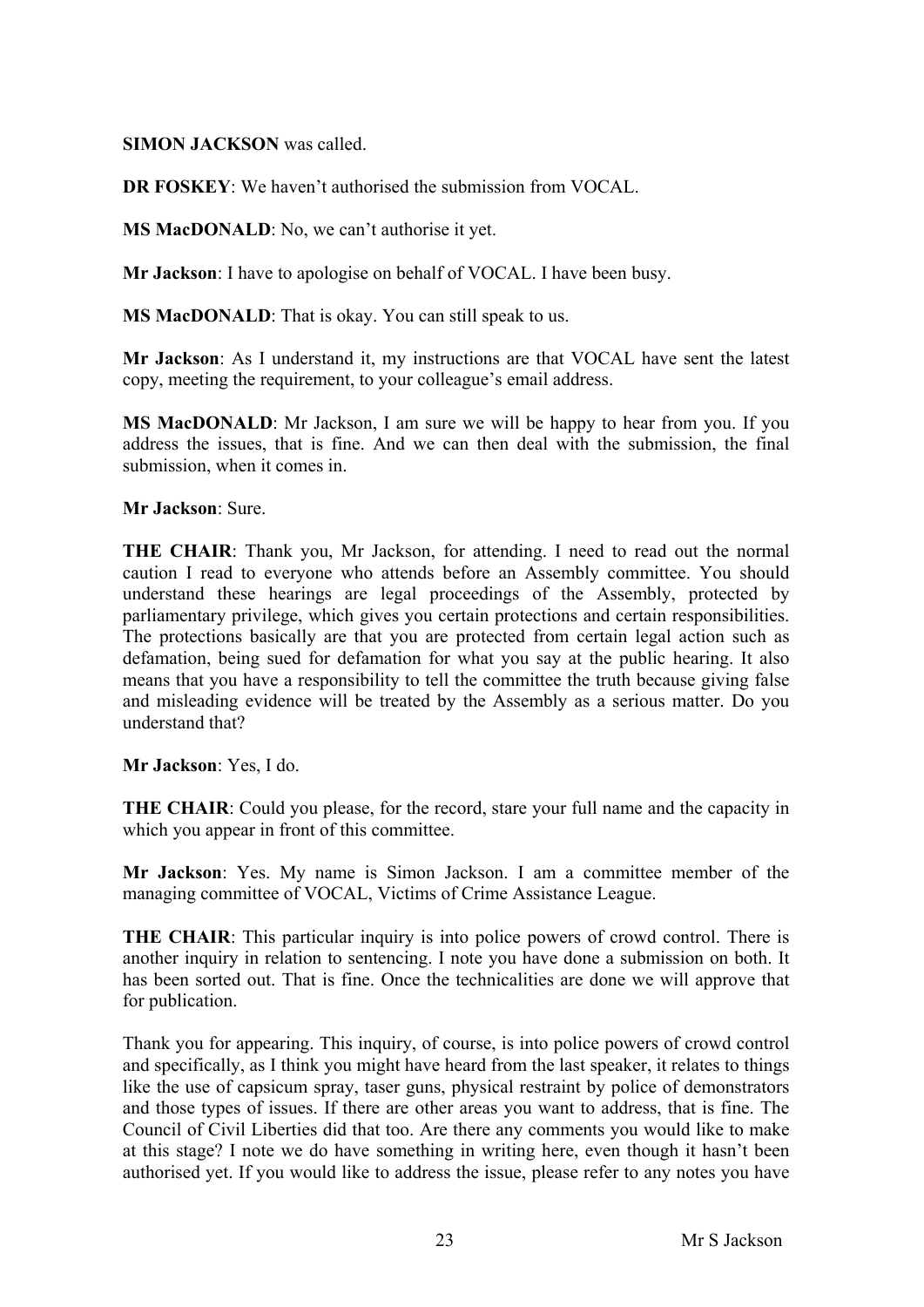got.

**Mr Jackson**: Sure. VOCAL is an organisation that is basically funded by the Department of Justice and Community Safety and from donations as well, to assist the victims of crime. Essentially, as our name says, we basically assist victims and try to help them to resume a more stable mental and physical capacity. And that is primarily how we are presenting our submissions—from their perspective as well as our organisation's.

In relation to the police powers of crowd control, VOCAL has a view that, in order to maintain a society that allows freedom to demonstrate and freedom of expression, it also must maintain a balance with the protection of the community. Basically, VOCAL has itself, at times, used public demonstrations to bring its message to the community.

Our position is that we are not denying that public protest or public demonstrations should be banned. However, VOCAL does believe that public crowds can indulge in criminal activities and police should have the power to deal with any large group of people who are engaging in criminal behaviour. It is the view of VOCAL that, if senior police in the AFP believe that the existing legislation is not sufficient for them to be able to fulfil their responsibilities to the ACT community, they should be granted necessary powers to act in certain situations and emergencies.

**DR FOSKEY**: How do you want to proceed? I would like to ask you a question about that. It seems to me that that view could contradict your point 1.1 which expresses the view that freedom of expression and freedom to demonstrate are something that is important. I think you are saying that. But then you seem to express here a willingness that if the police, alone—you just said "if they believe"—believe that the legislation isn't sufficient, the government should grant necessary powers to act in emergencies. But that doesn't take into account human rights implications.

**Mr Jackson**: Basically in 1.1 we talk about a balance. Unfortunately, due to what has been said—if I can expand on that—what we mean is that on one side citizens have a right to have a freedom of expression, whether that is in public demonstration or not. However, we also need to balance that as a protection to the community.

As you can see in 1.2, we talk about large groups of people engaging in criminal behaviour. Unfortunately, criminal behaviour is a pretty amorphous term. But I would say that basically, if the AFP believe that a public demonstration is going to cause danger to the community, then it should have the powers to prevent that happening. I am not saying it should have the power to basically step on any public demonstration whether it is peaceful or what-have-you, but VOCAL's position is that the AFP should have the powers and the discretion to use those powers in order to maintain peace and safety to the community.

**MS MacDONALD**: So where do you draw the line, Mr Jackson?

**Mr Jackson**: It was quite interesting—

**MS MacDONALD**: When does a peaceful demonstration cease to be a peaceful demonstration?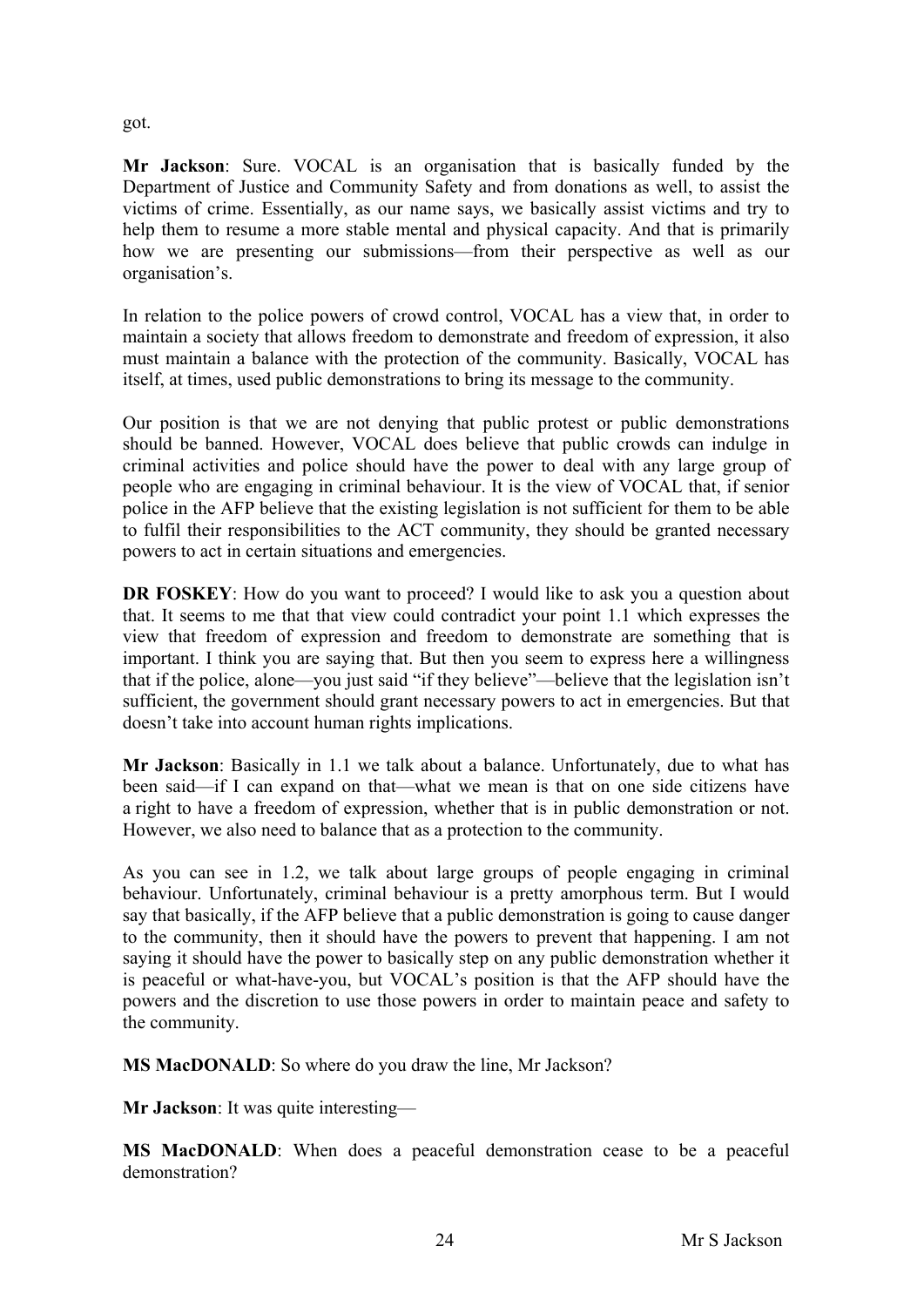**Mr Jackson**: When an individual is being threatened with injury is one. Property destruction is another. Again, though, they are general terms. There are limits, I guess, when the police can use powers. Again, it is often at the discretion of the police officer at the time who is making that decision.

**MS MacDONALD**: Does a peaceful demonstration in the opinion of VOCAL and/or you cease to be a peaceful demonstration if the protestors start yelling abuse at the police officers?

**Mr Jackson**: No. I believe in that situation, no. But if the protesters start throwing Molotov cocktails or stones, or start brandishing weapons and start attacking police or other individual members, then the police have the right to go in and protect themselves and members of the communities who are threatened with violence. If it is merely a verbal demonstration, then I cannot see why the police would use aggressive powers in that respect. However, if it does become aggressive, such as basically damaging property or things are getting thrown and police officers are under threat—

**MS MacDONALD**: I think it is fairly clear that it is no longer a peaceful demonstration if Molotov cocktails or stones are thrown, but is it no longer a peaceful demonstration if the demonstrators use passive resistance, sit on the ground, refuse to be moved and put themselves in front of, say, bulldozers that are trying to knock down some trees?

**Mr Jackson**: Again, I guess it depends on the situation. If those people are hindering something that is of critical danger to the community, such as if they put themselves in front of nuclear waste that is being transported, then the police might argue that there might be a danger leaving a truck full of nuclear waste out in the middle of a public street.

**MS MacDONALD**: Let's leave that alone because we don't have too many trucks of nuclear waste come through Canberra; so that is not an incident which I am particularly concerned about occurring. Let's take the incidents of the Gungahlin Drive extension. My views on the Gungahlin Drive extension are on the record. I believe that it should go through but I also believe in the right of people to peacefully protest. And that may very well mean people locking themselves to machinery. Is it no longer, in your opinion, a peaceful protest if people, which did happen, lock themselves up to machinery or to the ground, which also happened?

**THE CHAIR**: I don't think anyone is complaining about how the police behaved in that situation, which was to cut them free and just move them.

**MS MacDONALD**: No. I have a point in asking that. My point is: where do you draw the line? Nobody has complained about the way the police behaved in that situation. What Mr Jackson is saying is that it is at the police discretion. What if the police decided—and it has happened in the past in other jurisdictions, where people have locked themselves to bulldozers in order to stop forests being deforested—to act? In your opinion, is it then no longer a peaceful demonstration and are the police within their rights to use force in order to remove the demonstrators?

**THE CHAIR**: I get back to the point here: the police did use force to remove the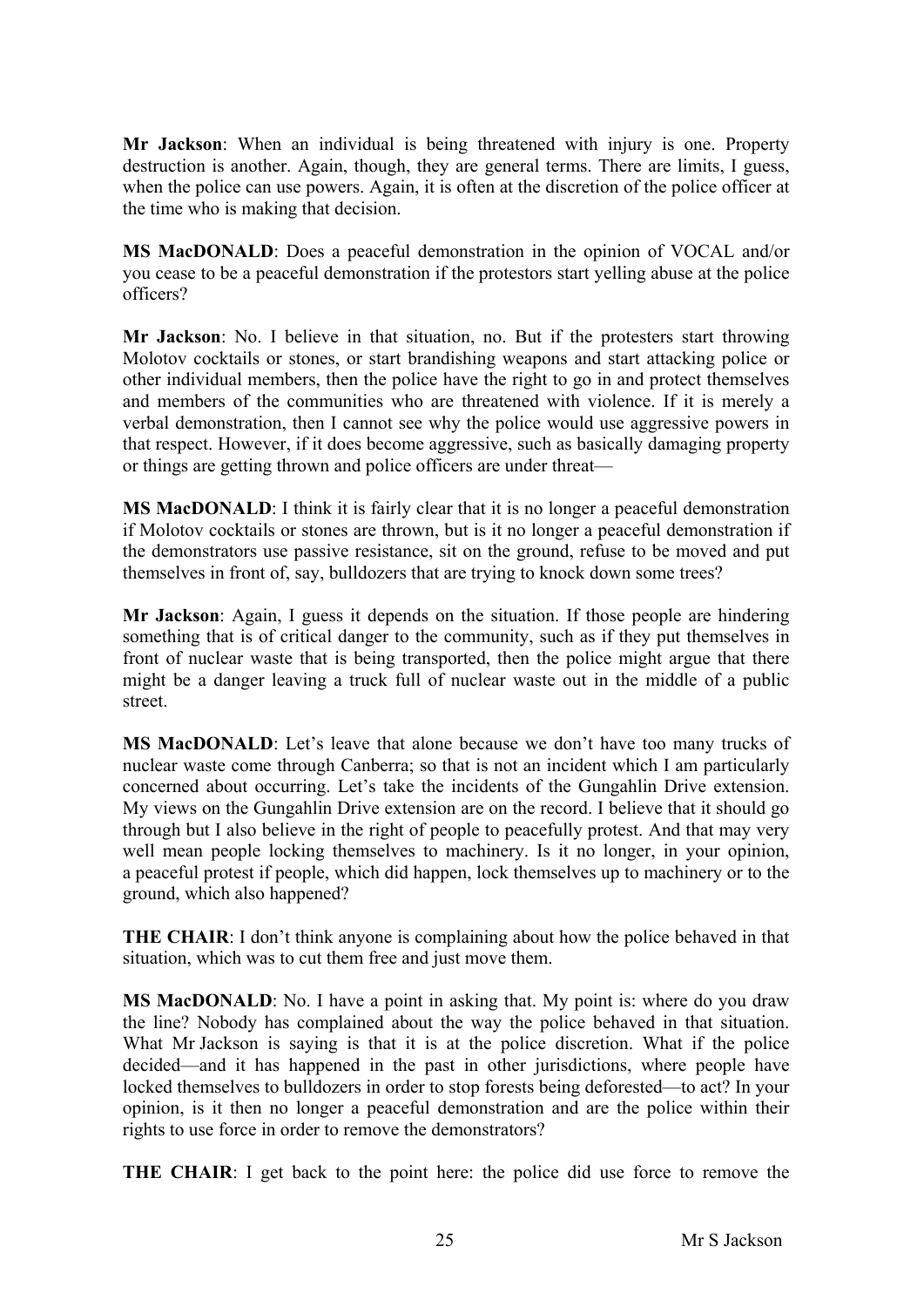demonstrators but it was obviously reasonable force. It is sort of subjective.

**Mr Jackson**: Yes, I understand because, again, in—

**THE CHAIR:** I don't think anyone argues the police shouldn't be able to use reasonable force.

**MS MacDONALD**: Yes, that is right, but it comes down to the definition of what is reasonable and when does it become an overreaction. Had they used capsicum spray in that instance, would that have been reasonable?

**Mr Jackson**: I understand what you mean, because we are coming down to how do we define what is peaceful and what isn't. We are also defining what is reasonable and what isn't reasonable. In those situations I don't think VOCAL can really give you a clear answer in that respect. However, what I think VOCAL's position would be is that there would be an overview of what happened. In those situations, whether the police acted reasonably or not would be determined, I guess, by a review process that would either be internally handled by the police or handled by an inquiry.

**MS MacDONALD**: We are looking at these issues and I have a desire to ask the police a number of questions. My concern is: are police making the decisions on the run and making decisions sometimes inappropriately? Maybe it is up to us as legislators or those people who are—I am not a police person; you would know the right title—the heads of the police, the powers that be within the AFP, to have the guidelines, the framework, in place in order to avoid excessive use of force.

**Mr Jackson**: Again, I guess, the situation is that, if mechanisms are in place to overview the actions of the police either through internal police or through an oversight committee handled by the Legislative Assembly, that is the best thing. I think VOCAL's vision is that that would be the best thing to do. The decision as to whether or not a protest has got out of control and whether it has become violent and whether or not there is a threat is, I think, down to the decision of the people on the ground, with whoever the commanding officer is having the information that he needs to make that decision. Of course, that commanding officer will be responsible for whatever consequences come from that. And that can be examined in a review internally or publicly—

**THE CHAIR**: According to the law?

**Mr Jackson**: According to the law or according to whatever the oversight committee believes is correct.

**MS MacDONALD**: Do you not think, though, it would be useful and in the interests of the police officers as well as those people who are in a protest situation to have guidelines in place?

**Mr Jackson**: I believe so, but we have been bantering this question around now for five or 10 minutes—whether or not you can put clear procedures in place that are going to measure every step a police officer must take; whether or not you give them guidelines and that basically what happens is they have to make the decision on the spot and are responsible for that decision, and that decision will be reviewed internally or externally.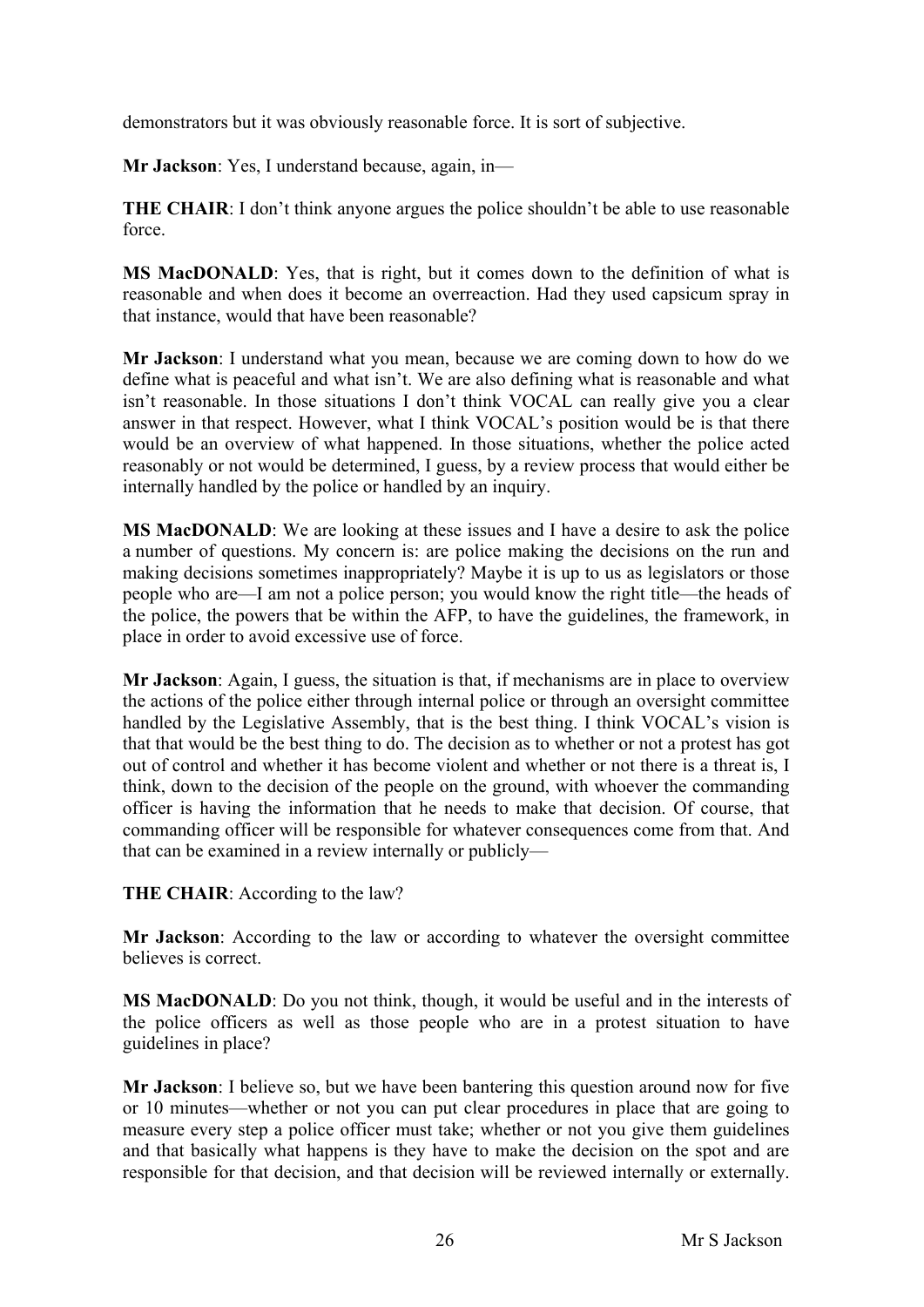That would be an easier way of managing it, rather than constraining a police officer, I believe, in a situation where he is deciding whether or not something has got out of control. If something has happened and it turns out in the end that he overreacted, then obviously the oversight committee or the review process would point that out and due punishment or consequences would be made of that.

**THE CHAIR**: Thanks for that. We are yet to find out from the police the exact guidelines that they will operate under. Are there any other points you wish to raise? You raised abuse of power.

**DR FOSKEY**: Could I ask a question about that topic as well. In 1.3, you say that police behaviour is under close scrutiny from a number of quarters and that there are existing mechanisms which prevent the misuse of power. First of all, which are the quarters that there is close scrutiny by, and do they have any power? Secondly, we do know that there can be incidents. They are not always prevented. There may be mechanisms but they don't always work. That is a question about that. Then in 1.4 you mention an incident in Narrabundah but I don't believe it is quoted above. You say "such as the one quoted above".

**Mr Jackson**: It is not quoted under the police powers of control; it is quoted in the sentencing structure, though.

**THE CHAIR**: It is something else, is it?

**Mr Jackson**: Yes, they refer to an incident in the sentencing structure.

**THE CHAIR**: They are redoing their submission.

**Mr Jackson**: Yes. I do apologise for that.

**DR FOSKEY**: Fine.

**Mr Jackson**: If I can again address the first issue about the mechanisms in place for police behaviour: I think it is an important thing that there are mechanisms in place for police behaviour. If you look back in history—I am not saying all totalitarian states are like this—any totalitarian states really don't have mechanisms to overview the police other than the central power.

In this situation, at least a citizen can complain to the commonwealth Ombudsman for the behaviour. I do note that, in other submissions, they talk about an incident where a brother and sister were capsicum-sprayed and that the commonwealth Ombudsman has received their complaints. However, there is some dispute about the speediness of the investigation. At least there is a mechanism in place for a citizen, if they believe they have been abused by police activity, to complain. Whether or not that needs to be modified or whether or not the commonwealth Ombudsman needs to have more powers or at least better procedures in place, I guess, is the next step that we need to look at. But at least a person has a right to go and complain to an outside body—that is, the commonwealth Ombudsman—although I do note that the brother and sister have complained to the internal police complaints section as well.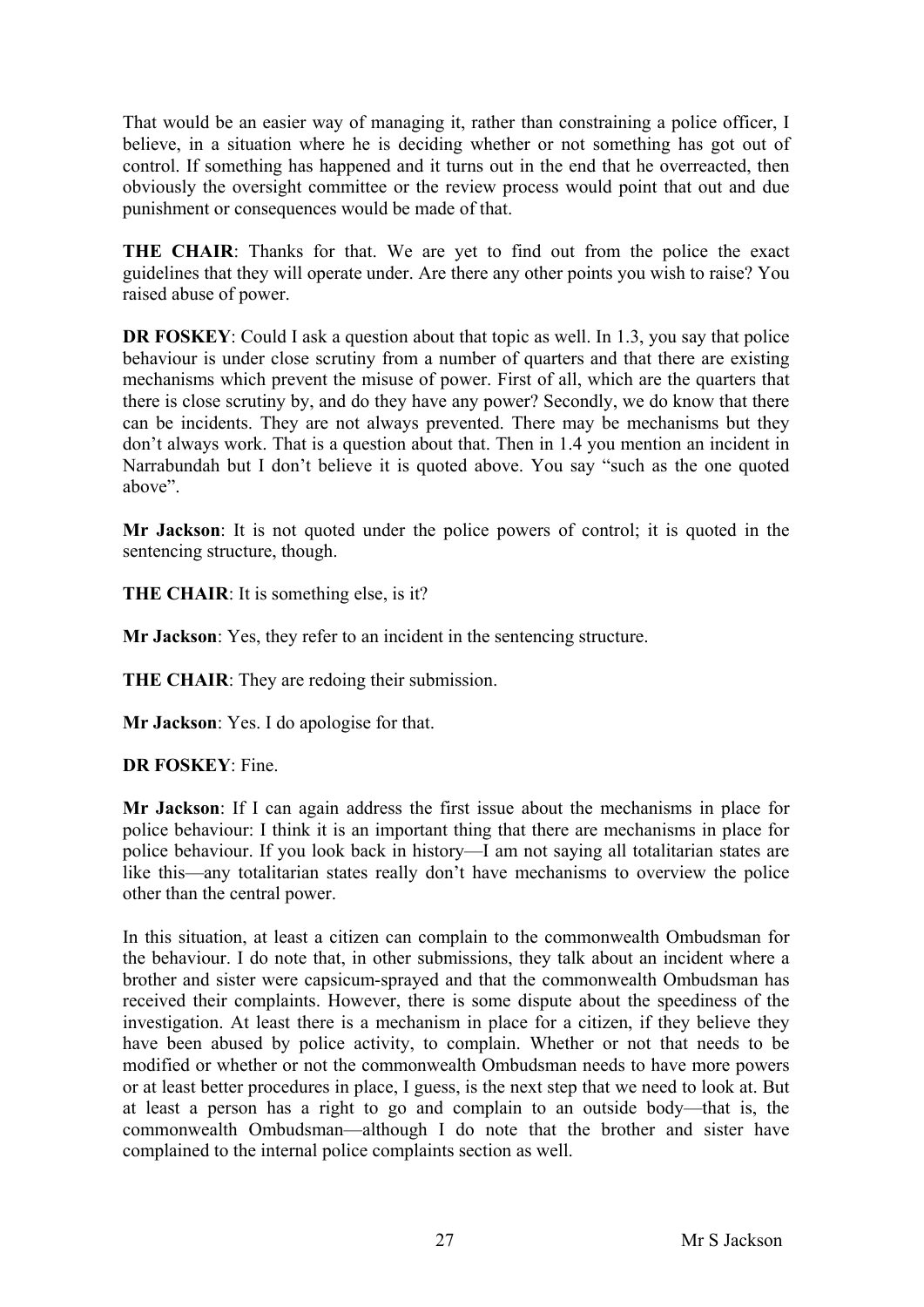## **DR FOSKEY**: Through the Ombudsman.

**Mr Jackson**: Yes, through the Ombudsman.

**MS MacDONALD**: I think they made the complaint to the Ombudsman and the Ombudsman referred it straight to the police and then didn't take it any further.

**Mr Jackson**: One of the things that I find in my experience—I have got to let the Assembly know that I am a solicitor; I deal with criminal matters and civil matters as well, but that is not the capacity in which I am here representing VOCAL—and I do note is that basically I have had clients comment on their frustration that they do complain to the commonwealth Ombudsman and that nothing happens; that they don't hear anything more about it. But at least they have got a starting point. I am saying, "Sure we need to improve on that but at least they have got somewhere to go." Ultimately, if a person who has been abused by the police is often not happy with the complaints, they can always take a civil action, if they need to, against the police.

### **MS MacDONALD**: At what cost?

**Mr Jackson**: That is the interesting thing, isn't it? They can apply for legal aid if they don't have the affordability to take it. It is an option there that they can take.

**MS MacDONALD**: They can apply but whether or not they will receive the legal aid is a question as well.

**Mr Jackson**: That is a question with legal aid.

**THE CHAIR**: If they win they have their costs paid.

**Mr Jackson**: Yes.

**MS MacDONALD**: I think the suggestion is that legal aid probably wouldn't fund something like that. Given the comments that legal aid have made to us in the last 12 months that they haven't had an increase in their funding for a long time, that is another issue.

**THE CHAIR**: The courts themselves are a protection, though, for people. I take it you appear in court?

**Mr Jackson**: Yes, I do.

**THE CHAIR**: Certainly I would imagine you would have seen on a regular basis, both in the Magistrates Court or the Supreme Court, complaints being taken very, very seriously; questions asked; and complaints gone through in the course of evidence before either a magistrate or a judge.

**Mr Jackson**: Yes. I do note Ms MacDonald's comments that there are people in the community who have not the financial capability of taking the police to court. However, again it is something that would probably need to be addressed. I don't know whether or not this is the right place to talk about it. Like I said, legal aid would be the first port of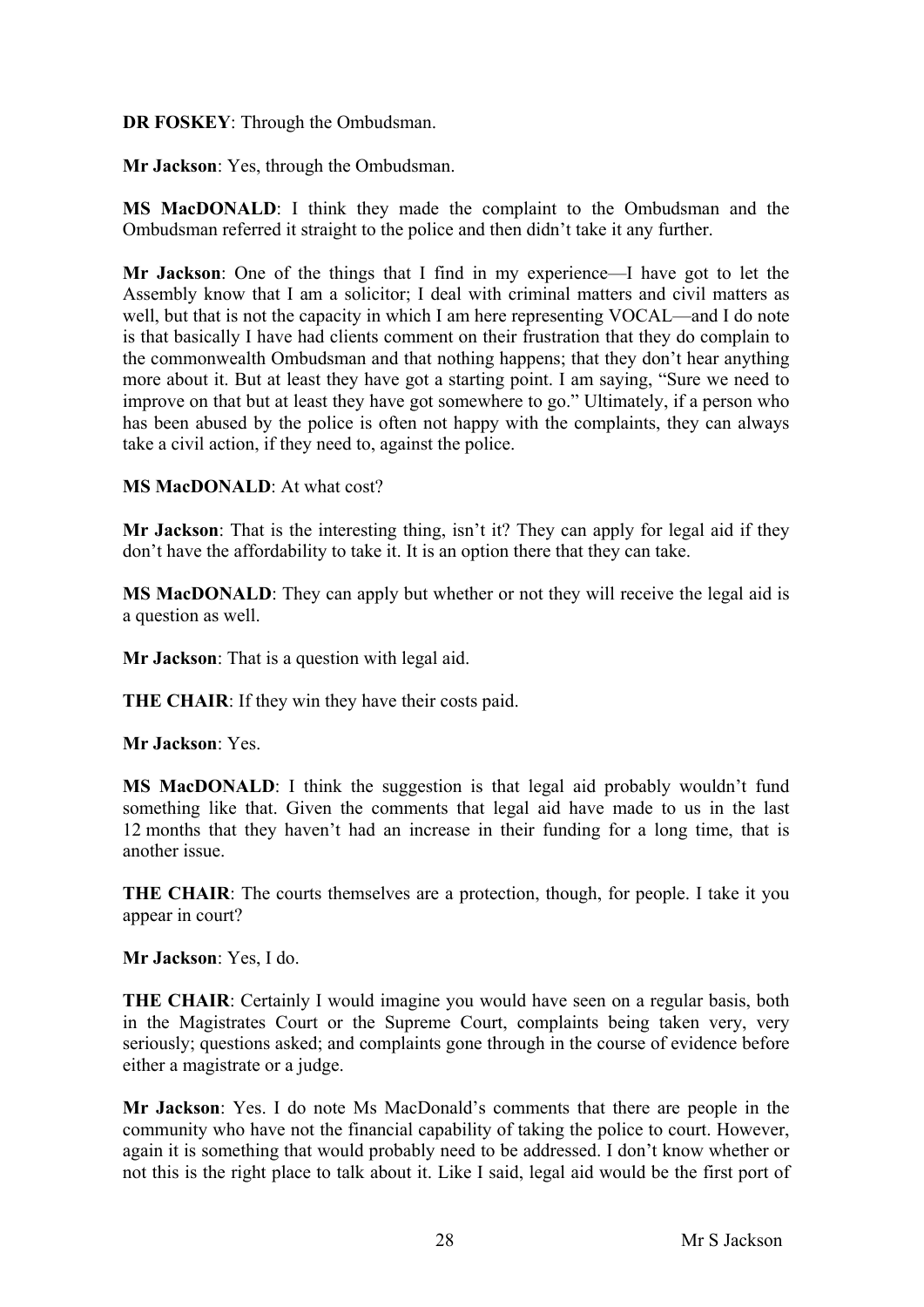call for someone who cannot afford their own form of legal action. But, again, as is noted, legal aid is not exactly enthusiastic in granting aid in situations, especially of a civil nature.

**THE CHAIR**: I understand. I want to ask you something in your capacity as the representative of VOCAL. So wear your VOCAL hat. It is good you are appearing before the committee, too, as a practising solicitor who actually appears in court. So I ask you from that angle, too. But firstly from VOCAL's perspective: my experience is that VOCAL is mainly people who have been traumatised through criminal activity caused by criminals.

**DR FOSKEY**: But it could be by police action, too.

**THE CHAIR:** I am saying also some people might be annoyed by or disappointed by the action that police have taken in relation to their matter. I would imagine on occasions you would have some victims there who might have been quite traumatised by the criminal action but also by some aspect of the police involvement. Have you had, in relation to VOCAL, anyone complain or be unhappy in relation to the police powers of crowd control, specifically in relation to any demonstrations where people have been unhappy with the police?

**Mr Jackson**: To the best of my knowledge, no, I haven't. I have not heard of any.

**THE CHAIR**: That is in your VOCAL experience?

**Mr Jackson**: Yes. I haven't been instructed or I haven't been informed of any incident where we have clients who have complained about police behaviour during public demonstrations or their exercise of crowd control. The majority of our clients are individuals who are victims of another individual's actions, like burglary.

**THE CHAIR:** That is probably a better way of putting it than how I put it.

**Mr Jackson**: We really don't come across that much about police abuse of powers per se.

**THE CHAIR:** Wearing your solicitor's hat—how long have you been practising in the territory?

**Mr Jackson**: Three years.

**THE CHAIR:** In those three years, wearing your solicitor's hat, have you received in your professional capacity, any instances of complaints by clients in relation to police abuse of powers during crowd control situations?

**Mr Jackson**: In crowd control situations, no, I haven't, in my experience.

**THE CHAIR**: Be it demonstrations or just general crowd control?

**Mr Jackson**: But then again, I have never represented clients who have been charged with offences in crowd control situations, who have been charged in public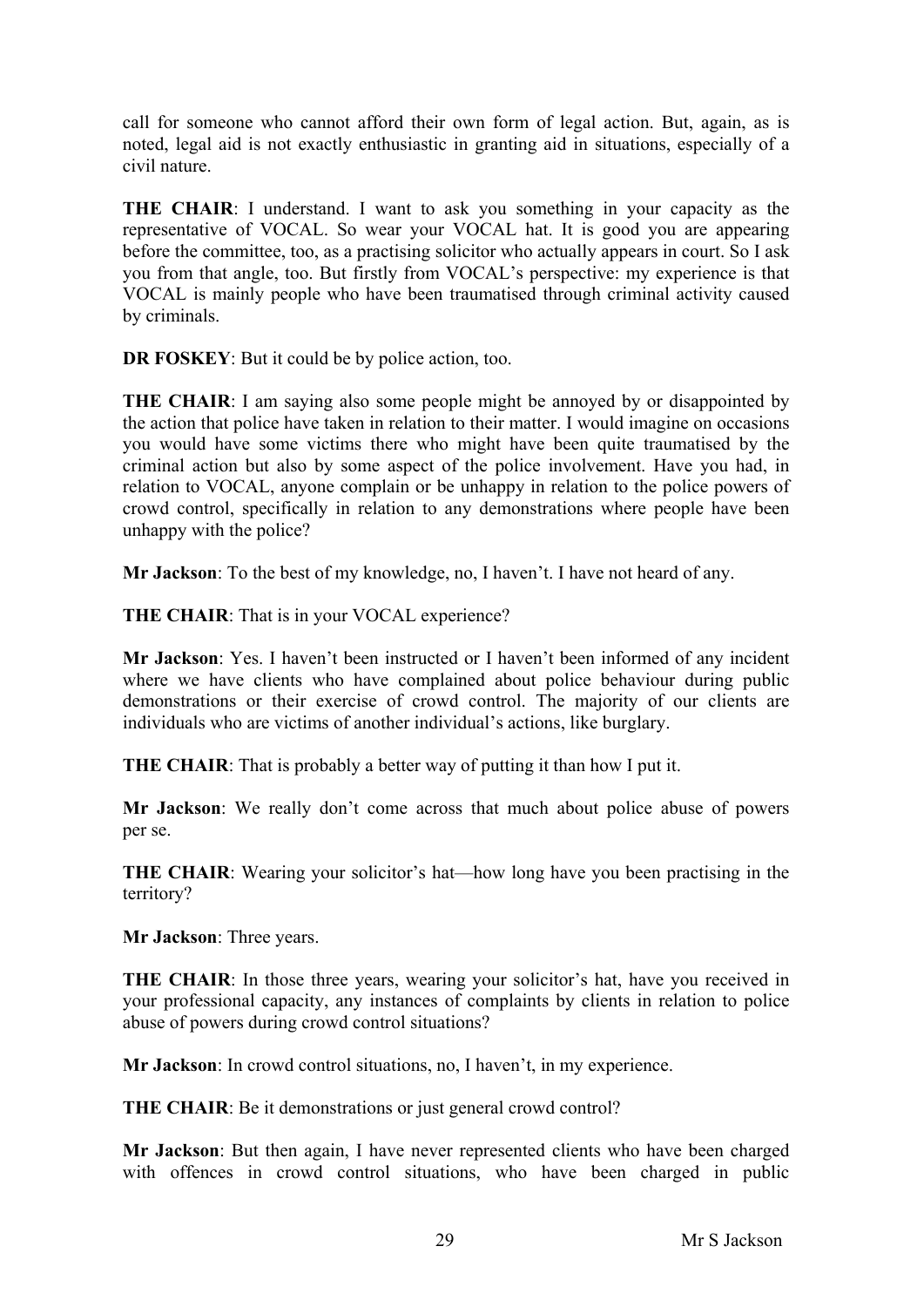demonstration. I would say no, but I qualify that no with—

**THE CHAIR**: Okay, but you have represented a large number of clients, I take it, who have been charged with other offences—

**Mr Jackson**: Yes.

**THE CHAIR**: —not related to crowd control, demonstrations or anything?

**Mr Jackson**: No, none relating to crowd control or demonstrations.

**THE CHAIR:** Is there anything else you would like to add? This is a fairly narrow inquiry.

**Mr Jackson**: Yes, I understand. I also understand that you have had many, many, submissions.

**DR FOSKEY**: No, not that many, on this subject.

**THE CHAIR**: A couple of big ones.

**MS MacDONALD**: They were quite big ones.

**Mr Jackson**: Like that 22-page submission. We have also received copies of other submissions.

**MS MacDONALD**: There is one that is bigger than that.

**Mr Jackson**: Is that the Environmental Defender's one?

**THE CHAIR**: Yes.

**Mr Jackson**: Yes. That one is quite interesting. Basically, we have got our third submission, which is the reduction of victims of crimes and offenders. If I can just read it out to you.

## **THE CHAIR**: Please.

**Mr Jackson**: Having the Crime Prevention Powers Act 1998, in our opinion, helps to prevent crime occurring, which in turn lessens the extent of traumatisation to individuals and hence promotes a healthier and safer community. A question could, in fact, be asked as to why it should only apply to violent conduct. Any criminal conduct should be deterred, such as, basically, shoplifters and persons known to engage in provocative acts of vandalism, planning a raid on a business or any other such activity.

If I can expand on that: what we are trying to say is that violence isn't the only form of crime that a victim can suffer emotion or trauma from. Often, again putting on my lawyer's hat, I have come across experiences or reading of victim impact statements where they talk about an emotional impact where they are just simply a victim of burglary or their car gets stolen.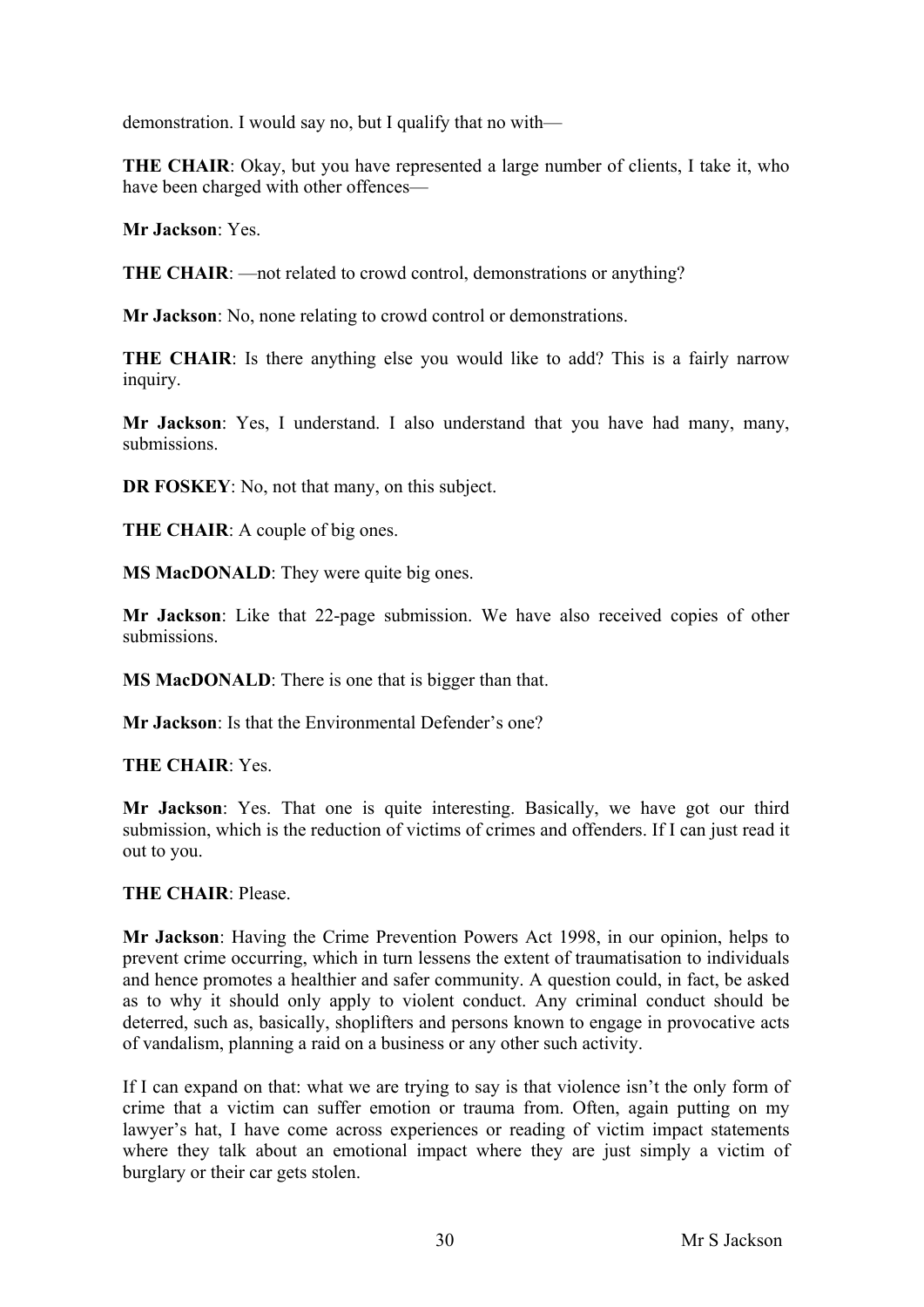I believe VOCAL's position is that we believe that basically victim impact statements should also expand upon and include people who have suffered loss through property, because our contention is that they also suffer trauma and emotional hurt. I guess that is the first thing VOCAL would like to put across.

The last point is that police powers and citizens' powers, citizens arrests, for example such diverse groups—can act as a preventative measure for members of the community who often long to retaliate, who perceive a lack of safety and control over their freedom to enjoy their activity without being hindered by offenders who take control of the environment. I guess what we are trying to say there is that we often find that victims feel that they are powerless.

Granted that the Narrabundah example, which is more expanded in the sentencing part of our submission, is that often the victim finds that basically they complain to the police; the police come in and arrest the offender; but the next day the offender is back out on the street and often is continuing the harassment of the victim; often the victim complains to the police; and their view is the police don't do anything. So they come away with a perception that the police don't really care about these situations and often they show their frustration to that effect.

**THE CHAIR:** That insight might not be fairly relevant to crowd control, but that related to an incident at VOCAL, with one or two offenders causing damage to employees' cars?

**Mr Jackson**: Yes. We are not really allowed to talk about specifics, are we, in this hearing?

**MS MacDONALD**: You can't mention names.

**Mr Jackson**: Okay.

**THE CHAIR**: You can't mention names.

**Mr Jackson**: The extent was that a car was burnt and destroyed by fire and a house was also set on fire. That was the maximum extent; that was not the only form of harassment that allegedly occurred with these offenders. But what seemed to be the biggest frustration with the victims—and I am not just saying the victims of the car and house; apparently the whole shopping complex because VOCAL is across the road from a shopping complex—the majority of the shop owners also expressed frustration that these offenders were arrested by the police; the police did put on a police blitz; but after the police blitz was gone the offenders came back; and the whole situation returned to what it was before.

**THE CHAIR:** You are right; that is probably more relevant to the next inquiry more than the crowd control.

**Mr Jackson**: Yes, it is.

**THE CHAIR**: I wanted to make sure that the committee knew of the incident. I received some correspondence in my capacity as a member, as did Mr Pratt. I was wondering if